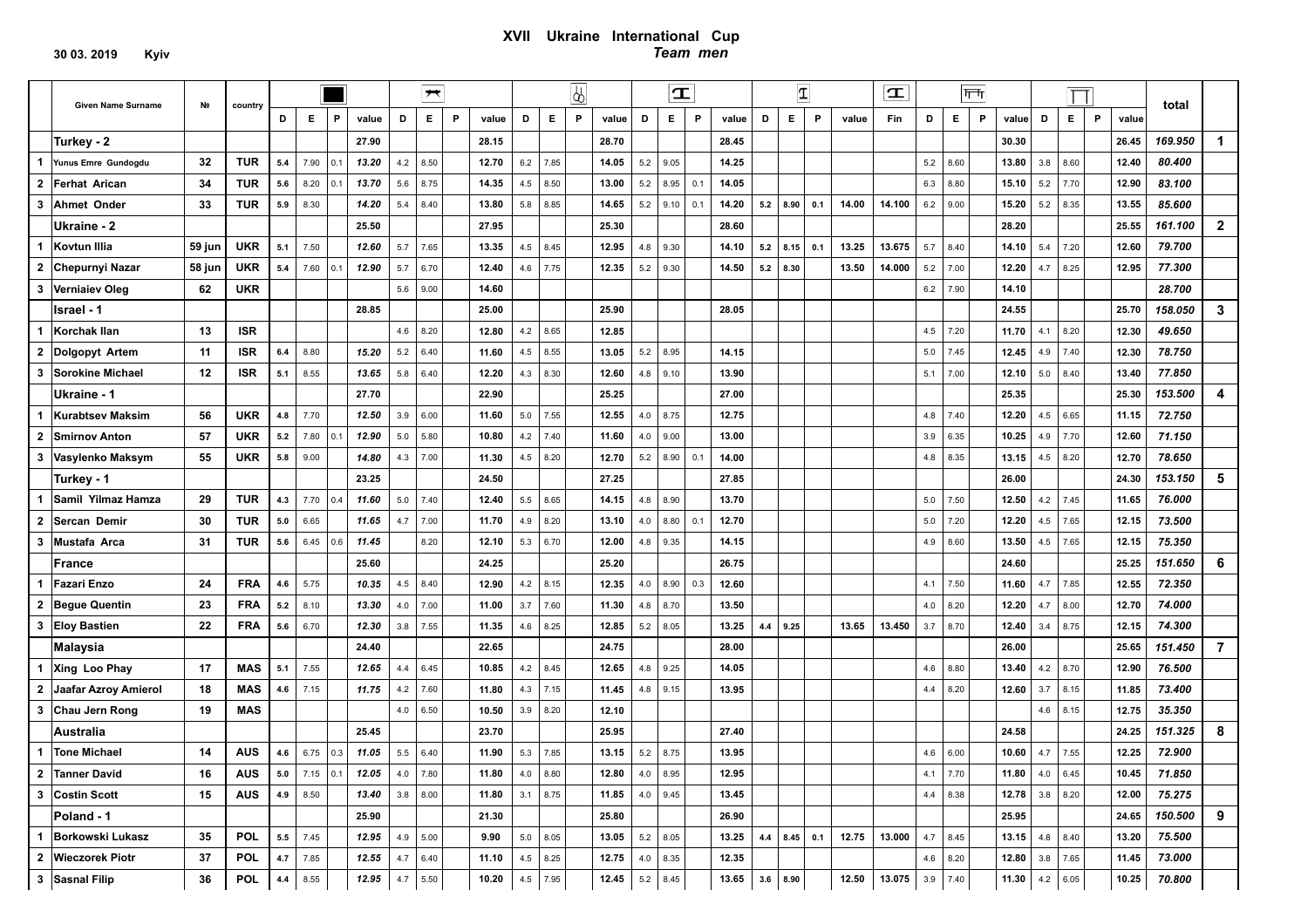|              | Israel - 2                |                |            |     |      |     | 24.65 |     |      | 25.05 |     |      |     | 26.30 |     |              |     | 26.65 |     |      |     |       |        |     |      | 22.55 |     |      | 24.85 | 150.050 | 10 |
|--------------|---------------------------|----------------|------------|-----|------|-----|-------|-----|------|-------|-----|------|-----|-------|-----|--------------|-----|-------|-----|------|-----|-------|--------|-----|------|-------|-----|------|-------|---------|----|
| 1            | Arnon Ran                 | 10             | <b>ISR</b> |     |      |     |       | 4.4 | 7.45 | 11.85 | 5.1 | 8.30 |     | 13.40 | 5.2 | 8.45         | 0.3 | 13.35 | 4.8 | 8.90 |     | 13.70 | 13.525 | 4.3 | 6.50 | 10.80 |     |      |       | 49.400  |    |
|              | 2 Gulidov Pavel           | 9              | <b>ISR</b> | 5.3 | 7.80 | 0.4 | 12.70 | 4.6 | 7.85 | 12.45 | 5.1 | 7.80 |     | 12.90 | 5.2 | 8.40         | 0.3 | 13.30 | 5.2 | 9.05 | 0.3 | 13.95 | 13.625 | 4.0 | 6.10 | 10.10 | 3.7 | 8.05 | 11.75 | 73.200  |    |
|              | 3 Myakinin A              | 8              | <b>ISR</b> | 4.3 | 8.25 | 0.6 | 11.95 | 5.6 | 7.00 | 12.60 | 3.7 | 8.75 |     | 12.45 |     | $4.0$   9.15 | 0.1 | 13.05 |     |      |     |       |        | 4.5 | 7.25 | 11.75 | 5.3 | 7.80 | 13.10 | 74.900  |    |
|              | Lithuania                 |                |            |     |      |     | 25.60 |     |      | 24.90 |     |      |     | 24.60 |     |              |     | 24.40 |     |      |     |       |        |     |      | 24.30 |     |      | 24.10 | 147.900 | 11 |
| 1            | <b>Chasazyrovas Gytis</b> | 2 jun          | <b>LTU</b> | 4.5 | 8.60 |     | 13.10 | 4.0 | 7.50 | 11.50 | 3.6 | 7.55 |     | 11.15 | 3.2 | 8.75         | 0.1 | 11.85 | 3.2 | 8.95 |     | 12.15 | 12.000 | 3.9 | 8.50 | 12.40 | 3.9 | 7.75 | 11.65 | 71.650  |    |
|              | 2 Guscinas Rokas          | $\overline{1}$ | <b>LTU</b> | 4.5 | 8.00 |     | 12.50 | 5.5 | 7.90 | 13.40 | 5.1 | 8.35 |     | 13.45 | 4.0 | 8.55         |     | 12.55 |     |      |     |       |        | 4.6 | 7.30 | 11.90 | 4.9 | 7.55 | 12.45 | 76.250  |    |
| $\mathbf{3}$ |                           |                |            |     |      |     |       |     |      |       |     |      |     |       |     |              |     |       |     |      |     |       |        |     |      |       |     |      |       |         |    |
|              | Egypt                     |                |            |     |      |     | 26.00 |     |      | 23.30 |     |      |     | 23.80 |     |              |     | 25.45 |     |      |     |       |        |     |      | 25.55 |     |      | 23.45 | 147.550 | 12 |
| 1            | <b>Moussa Mohamed</b>     | 52 jun         | EGY        | 4.1 | 7.20 | 0.4 | 10.90 | 4.3 | 8.00 | 12.30 | 4.0 | 7.70 |     | 11.70 | 4.0 | 9.30         |     | 13.30 | 2.4 | 7.80 | 0.1 | 10.10 | 11.700 | 4.0 | 8.55 | 12.55 | 3.1 | 7.10 | 10.20 | 70.950  |    |
| $\mathbf{2}$ | Abdelhaleem Abdelrahman   | 51 jun         | EGY        | 4.4 | 8.50 |     | 12.90 | 4.1 | 6.90 | 11.00 | 4.1 | 8.00 |     | 12.10 | 4.0 | 7.80         | 0.1 | 11.70 | 3.2 | 8.95 |     | 12.15 | 11.925 | 4.2 | 7.20 | 11.40 | 3.4 | 7.25 | 10.65 | 69.750  |    |
|              | 3 Mohamed Karim Auman     | 50             | <b>EGY</b> | 4.9 | 8.20 |     | 13.10 | 4.4 | 6.35 | 10.75 | 3.7 | 6.80 |     | 10.50 | 4.4 | 7.75         |     | 12.15 | 3.2 | 8.15 |     | 11.35 | 11.750 | 4.5 | 8.50 | 13.00 | 4.6 | 8.20 | 12.80 | 72.300  |    |
|              | Poland - 2                |                |            |     |      |     | 25.20 |     |      | 23.50 |     |      |     | 24.65 |     |              |     | 26.35 |     |      |     |       |        |     |      | 24.50 |     |      | 22.30 | 146.500 | 13 |
| 1            | <b>Kaskow Pavel</b>       | 38             | POL        | 4.5 | 7.30 | 0.1 | 11.70 | 4.8 | 7.10 | 11.90 | 4.1 | 8.20 |     | 12.30 | 4.8 | 9.15         |     | 13.95 |     |      |     |       |        | 3.9 | 8.60 | 12.50 | 4.5 | 6.70 | 11.20 | 73.550  |    |
|              | 2 Wysocki Jan             | 40 jun         | <b>POL</b> | 3.7 | 9.00 |     | 12.70 | 3.9 | 7.65 | 11.55 | 3.9 | 8.45 |     | 12.35 | 4.0 | 8.60         | 0.3 | 12.30 |     |      |     |       |        | 3.9 | 8.10 | 12.00 | 4.0 | 6.90 | 10.90 | 71.800  |    |
|              | 3 Garnczarek Kacper       | 39 jun         | <b>POL</b> | 4.3 | 8.20 |     | 12.50 | 3.6 | 8.00 | 11.60 | 3.8 | 5.45 |     | 9.25  | 4.0 | 8.50         | 0.1 | 12.40 |     |      |     |       |        | 4.2 | 5.50 | 9.70  | 3.7 | 7.40 | 11.10 | 66.550  |    |
|              | Georgia                   |                |            |     |      |     | 23.00 |     |      | 23.90 |     |      |     | 24.55 |     |              |     | 25.70 |     |      |     |       |        |     |      | 25.30 |     |      | 23.80 | 146.250 | 14 |
| 1            | Sichinava Bidzina         | 5              | <b>GEO</b> | 5.0 | 5.90 |     | 10.90 | 4.8 | 6.65 | 11.45 | 4.1 | 8.10 |     | 12.20 | 4.0 | 9.45         |     | 13.45 |     |      |     |       |        | 4.4 | 8.50 | 12.90 | 4.3 | 7.70 | 12.00 | 72.900  |    |
|              | 2 Skhiladze Levan         | 6              | <b>GEO</b> |     |      |     |       | 4.9 | 7.55 | 12.45 | 4.2 | 8.15 |     | 12.35 |     |              |     |       |     |      |     |       |        | 4.4 | 8.00 | 12.40 | 3.6 | 8.20 | 11.80 | 49.000  |    |
|              | 3 Jimsheleishvili Ioane   | $\overline{7}$ | <b>GEO</b> | 4.8 | 7.30 |     | 12.10 | 4.2 | 5.00 | 9.20  | 4.1 | 7.65 |     | 11.75 | 4.8 | 7.75         | 0.3 | 12.25 | 4.4 | 8.40 | 0.1 | 12.70 | 12.475 | 4.4 | 5.65 | 10.05 | 3.4 | 6.90 | 10.30 | 65.650  |    |
|              | <b>Spain</b>              |                |            |     |      |     | 25.40 |     |      | 23.70 |     |      |     | 25.35 |     |              |     | 26.05 |     |      |     |       |        |     |      | 21.70 |     |      | 22.00 | 144.200 | 15 |
| 1            | <b>Reinhardt Dietmar</b>  | 26 jun         | <b>ESP</b> | 4.0 | 8.50 |     | 12.50 | 3.5 | 8.20 | 11.70 | 3.4 | 5.90 | 0.3 | 9.00  | 4.0 | 8.80         |     | 12.80 |     |      |     |       |        | 3.8 | 8.40 | 12.20 | 2.9 | 6.80 | 9.70  | 67.900  |    |
|              | 2 Rebollar Hugo           | 27 jun         | <b>ESP</b> | 4.4 | 8.50 |     | 12.90 | 3.9 | 8.10 | 12.00 | 4.3 | 8.05 |     | 12.35 | 4.0 | 8.70         |     | 12.70 |     |      |     |       |        | 2.9 | 6.60 | 9.50  | 4.2 | 8.10 | 12.30 | 71.750  |    |
|              | 3 Mendieta Daniel         | 28             | <b>ESP</b> | 5.9 | 5.40 | 0.3 | 11.00 | 3.8 | 7.00 | 10.80 | 5.0 | 8.00 |     | 13.00 | 5.2 | 8.35         | 0.3 | 13.25 | 3.2 | 9.15 |     | 12.35 | 12.800 |     |      |       |     |      |       | 48.050  |    |
|              | <b>Denmark</b>            |                |            |     |      |     | 24.45 |     |      | 19.70 |     |      |     | 18.20 |     |              |     | 24.75 |     |      |     |       |        |     |      | 22.15 |     |      | 19.85 | 129.100 | 16 |
| 1            | <b>Vorup Rasmus</b>       | 43             | <b>DEN</b> | 4.4 | 8.30 | 0.1 | 12.60 | 2.9 | 5.70 | 8.60  | 2.8 | 4.85 |     | 7.65  | 3.2 | 9.25         |     | 12.45 |     |      |     |       |        | 3.7 | 7.80 | 11.50 | 2.8 | 7.85 | 10.65 | 63.450  |    |
|              | 2 Sofus Mollgaard         | 44 jun         | <b>DEN</b> | 3.9 | 6.90 |     | 10.80 | 2.9 | 6.40 | 9.30  | 2.2 | 3.55 | 4.3 | 1.45  | 3.2 | 9.10         |     | 12.30 |     |      |     |       |        | 2.6 | 3.40 | 6.00  | 2.5 | 4.90 | 7.40  | 47.250  |    |
|              | 3 Kabel Oliver            | 45             | <b>DEN</b> | 4.0 | 7.95 | 0.1 | 11.85 | 2.4 | 8.00 | 10.40 | 2.9 | 7.65 |     | 10.55 | 3.2 | 8.70         |     | 11.90 |     |      |     |       |        | 3.0 | 7.65 | 10.65 | 2.8 | 6.40 | 9.20  | 64.550  |    |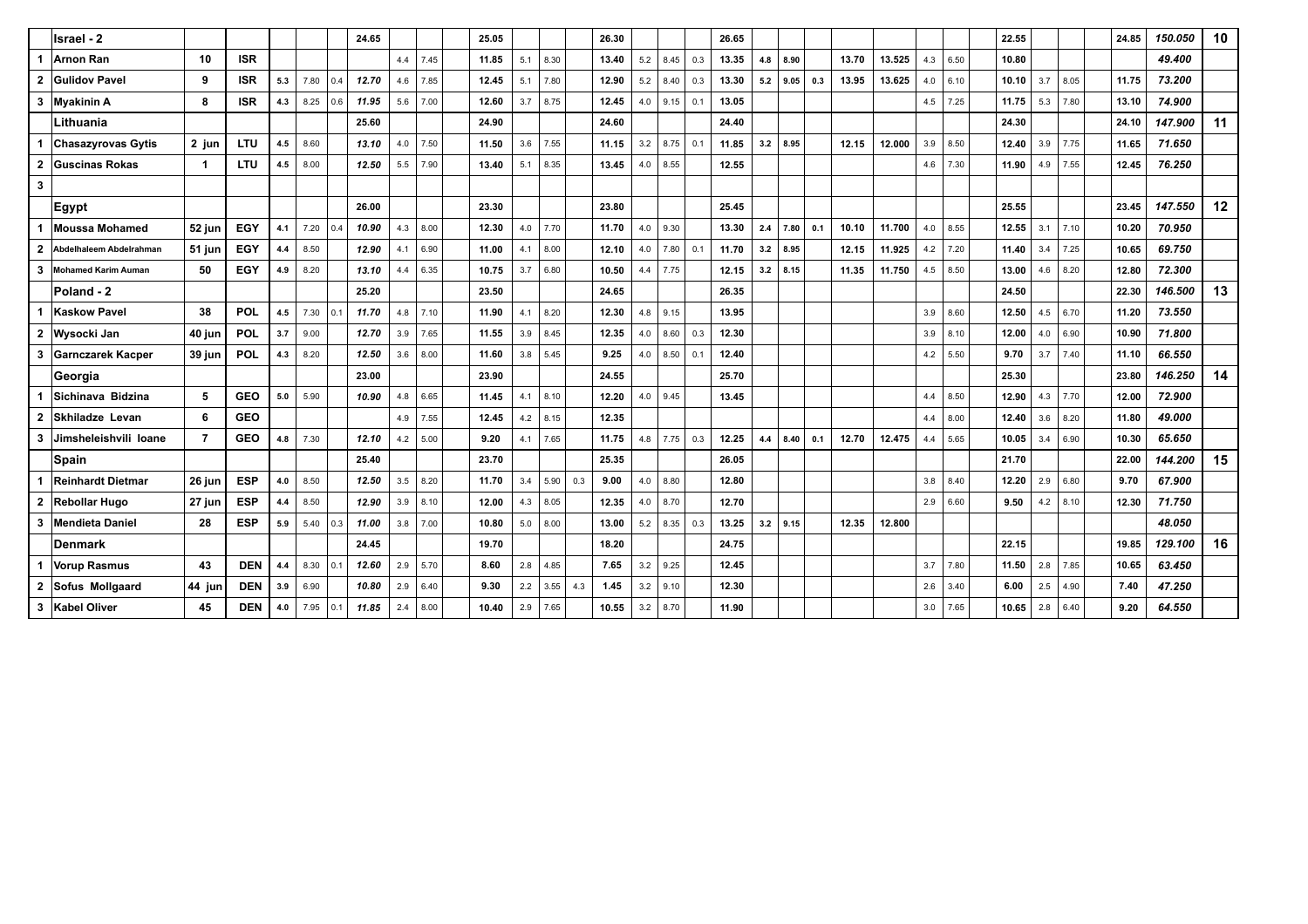## **30 03. 2019 Kyiv** *Team women*

|                | <b>Given Name Surname</b>                                       | Nº             | country    |     |                   | $\mathbf T$ |                          |     |             | $ \mathbf{T} $ |        | Ŧ      |     |       | ᠮᡪᡀ |        |     | ┌ (             |   |        |     |             |     |        | total   |                |
|----------------|-----------------------------------------------------------------|----------------|------------|-----|-------------------|-------------|--------------------------|-----|-------------|----------------|--------|--------|-----|-------|-----|--------|-----|-----------------|---|--------|-----|-------------|-----|--------|---------|----------------|
|                |                                                                 |                |            | D   | Е                 | P           | value                    | D   | Е           | P              | value  | Fin    | D   | Е     | P   | value  | D   | Е               | P | value  | D   | Е           | P   | value  |         |                |
|                | Ukraine - 1                                                     |                |            |     |                   |             | 26.750                   |     |             |                |        |        |     |       |     | 27.750 |     |                 |   | 25.300 |     |             |     | 26.650 | 106.450 | $\mathbf 1$    |
|                | Murzhak Daria                                                   | 43 jun         | <b>UKR</b> | 4.2 | 8.800             |             | 13.000                   | 4.0 | 9.050       |                | 13.050 | 13.025 | 5.5 | 8.200 |     | 13.700 | 5.0 | 8.100           |   | 13.100 | 4.9 | 8.100       | 0.1 | 12.900 | 52.700  |                |
| $\overline{2}$ | Deineko Angelina                                                | 47 jun         | <b>UKR</b> | 4.0 | 9.000             |             | 13.000                   |     |             |                |        | 6.500  | 4.6 | 8.050 |     | 12.650 | 4.8 | 7.400           |   | 12.200 | 5.1 | 7.200       | 0.1 | 12.200 | 50.050  |                |
| 3              | Radivilova Angelina                                             | 42             | <b>UKR</b> | 5.2 | 8.550             |             | 13.750                   | 4.6 | 8.800       |                | 13.400 | 13.575 | 5.7 | 8.350 |     | 14.050 | 5.2 | 6.450           |   | 11.650 | 5.4 | 8.450       | 0.1 | 13.750 | 53.200  |                |
|                | Turkey - 1                                                      |                |            |     |                   |             | 26.750                   |     |             |                |        |        |     |       |     | 24.000 |     |                 |   | 25.450 |     |             |     | 25.200 | 101.400 | $\mathbf{2}$   |
| $\mathbf{1}$   | Yurtdas Dilara                                                  | 13 jun         | <b>TUR</b> | 4.2 | 8.800             |             | 13.000                   | 3.5 | 8.750       |                | 12.250 | 12.625 | 4.6 | 8.150 |     | 12.750 | 4.9 | 8.000           |   | 12.900 | 4.7 | 8.200       |     | 12.900 | 51.550  |                |
| $\overline{2}$ | <b>Biner Ceren</b>                                              | 14 jun         | <b>TUR</b> | 4.6 | 8.650             |             | 13.250                   | 4.1 | 8.900       |                | 13.000 | 13.125 | 4.4 | 6.850 |     | 11.250 | 4.9 | 7.600           |   | 12.500 | 4.9 | 6.750       | 0.4 | 11.250 | 48.250  |                |
| 3              | Tarhan Bilge                                                    | 15 jun         | <b>TUR</b> | 4.6 | 8.900             |             | 13.500                   | 4.4 | 8.750       |                | 13.150 | 13.325 | 2.9 | 8.000 |     | 10.900 | 4.4 | 8.150           |   | 12.550 | 4.3 | 8.000       |     | 12.300 | 49.250  |                |
|                | <b>Malaysia</b>                                                 |                |            |     |                   |             | 26.700                   |     |             |                |        |        |     |       |     | 22.850 |     |                 |   | 24.600 |     |             |     | 25.100 | 99.250  | $\mathbf{3}$   |
|                | Ang Tracie                                                      | 6              | <b>MAS</b> | 3.5 | 8.550             |             | 12.050                   |     |             |                |        | 6.025  | 4.4 | 6.050 |     | 10.450 | 4.6 | 4.100           |   | 8.700  | 4.4 | 6.450       |     | 10.850 | 42.050  |                |
| 2              | Ing Yueh Tan                                                    | 8              | <b>MAS</b> | 4.6 | 8.850             |             | 13.450                   | 4.6 | 8.550       |                | 13.150 | 13.300 | 4.8 | 6.800 |     | 11.600 | 5.1 | 7.650   0.1     |   | 12.650 | 4.5 | 7.950       |     | 12.450 | 50.150  |                |
| 3              | Abdul Hadi Farah Ann                                            | $\overline{7}$ | MAS        | 4.6 | 8.650             |             | 13.250                   |     |             |                |        | 6.625  | 4.7 | 6.550 |     | 11.250 | 4.8 | 7.150           |   | 11.950 | 4.8 | 7.850       |     | 12.650 | 49.100  |                |
|                | <b>Finland</b>                                                  |                |            |     |                   |             | 26.450                   |     |             |                |        |        |     |       |     | 23.600 |     |                 |   | 23.800 |     |             |     | 24.600 | 98.450  | 4              |
|                | Kuusikko Maisa                                                  | 12 jun         | <b>FIN</b> | 4.6 | 8.800             | 0.3         | 13.100                   | 4.0 | 8.900       |                | 12.900 | 13.000 | 5.0 | 7.450 |     | 12.450 | 4.7 | 6.400           |   | 11.100 | 4.5 | 7.700       |     | 12.200 | 48.850  |                |
| $\overline{2}$ | Nieminen Nitta                                                  | 11             | <b>FIN</b> | 4.6 | 8.750             |             | 13.350                   | 4.2 | 7.500       | 0.3            | 11.400 | 12.375 | 4.7 | 6.450 |     | 11.150 | 4.9 | 7.100           |   | 12.000 | 4.5 | 7.900       |     | 12.400 | 48.900  |                |
| 3              | Vänni lida-Maria                                                | 10             | <b>FIN</b> | 3.5 | 8.500             |             | 12.000                   |     |             |                |        |        | 3.7 | 5.500 |     | 9.200  | 4.3 | 7.500           |   | 11.800 | 4.2 | 6.450       | 0.1 | 10.550 | 43.550  |                |
|                | <b>Ukraine - 2</b>                                              |                |            |     |                   |             | 27.500                   |     |             |                |        |        |     |       |     | 21.900 |     |                 |   | 22.200 |     |             |     | 25.250 | 96.850  | 5              |
|                | Hubareva Yelyzaveta                                             | 46 jun         | <b>UKR</b> | 4.6 | 8.750             |             | 13.350                   | 4.2 | 8.850       |                | 13.050 | 13.200 | 3.2 | 6.150 |     | 9.350  | 4.5 | 5.600           |   | 10.100 | 5.0 | 8.050       |     | 13.050 | 45.850  |                |
| $\overline{2}$ | Ivanenko Viktoriia                                              | 44 jun         | <b>UKR</b> | 4.6 | 8.850             |             | 13.450                   | 5.0 | 8.650       | 0.1            | 13.550 | 13.500 | 4.6 | 7.450 |     | 12.050 | 4.8 | 6.200           |   | 11.000 | 4.9 | 6.900       | 0.3 | 11.500 | 48.000  |                |
| 3              | Motok Anastasiia                                                | 45 jun         | <b>UKR</b> | 5.4 | 8.750             | 0.1         | 14.050                   | 5.0 | 8.950   0.1 |                | 13.850 | 13.950 | 3.8 | 6.050 |     | 9.850  | 4.4 | 6.800           |   | 11.200 | 5.2 | 7.000       |     | 12.200 | 47.300  |                |
|                | Israel                                                          |                |            |     |                   |             | 26.200                   |     |             |                |        |        |     |       |     | 20.250 |     |                 |   | 24.500 |     |             |     | 24.650 | 95.600  | 6              |
|                | <b>Babich Emilia</b>                                            | 2 jun          | <b>ISR</b> | 4.2 | 8.400             |             | 12.600                   | 4.0 | 8.900       |                | 12.900 | 12.750 | 4.4 | 7.150 |     | 11.550 | 4.4 | 7.600           |   | 12.000 | 4.2 | 7.750       |     | 11.950 | 48.100  |                |
| 2              | Raz Lihie                                                       | 5              | <b>ISR</b> | 4.6 | 9.000             |             | 13.600                   | 4.0 | 8.650       |                | 12.650 | 13.125 | 4.2 | 3.650 |     | 7.850  | 4.8 | 5.900           |   | 10.700 | 4.5 | 8.000       |     | 12.500 | 44.650  |                |
| 3              | Oberman Etzion Maya                                             | 4 jun          | <b>ISR</b> | 3.7 | 8.800             |             | 12.500                   | 4.0 | 8.950       |                | 12.950 | 12.725 | 1.4 | 7.300 |     | 8.700  | 4.7 | 7.800           |   | 12.500 | 4.4 | 7.750       |     | 12.150 | 45.850  |                |
|                | Turkey - 2                                                      |                |            |     |                   |             | 26.350                   |     |             |                |        |        |     |       |     | 20.050 |     |                 |   | 22.800 |     |             |     | 24.850 | 94.050  | $\overline{7}$ |
|                | Dzgocmez Doga                                                   | 16             | <b>TUR</b> | 4.0 | 8.950             |             | 12.950                   | 4.0 | 8.800       | 0.1            | 12.700 | 12.825 | 4.2 | 4.600 |     | 8.800  | 4.4 | 7.050           |   | 11.450 | 4.2 | 8.300       |     | 12.500 | 45.700  |                |
| $\overline{2}$ | <b>Tuean Yaren</b>                                              | 18             | <b>TUR</b> | 4.0 | 8.700             |             | 12.700                   | 3.7 | 8.500       |                | 12.200 | 12.450 | 1.5 | 7.650 |     | 9.150  | 3.7 | 6.850           |   | 10.550 | 4.2 | 8.150       |     | 12.350 | 44.750  |                |
| 3              | Jesil Ezet                                                      | 17             | <b>TUR</b> | 4.6 | 8.800             |             | 13.400                   | 4.1 | 8.600       |                | 12.700 | 13.050 | 3.8 | 7.100 |     | 10.900 | 4.7 | 6.650           |   | 11.350 | 4.6 | 6.950       |     | 11.550 | 47.200  |                |
|                | <b>Malta</b>                                                    |                |            |     |                   |             | 25.700                   |     |             |                |        |        |     |       |     | 20.450 |     |                 |   | 23.800 |     |             |     | 23.550 | 93.500  | 8              |
|                | 1 Micallef Julia                                                | 20 jun         | <b>MLT</b> |     | 4.0   8.850       |             | 12.850 $ $ 4.2 $ $ 7.700 |     |             |                | 11.900 | 12.375 | 2.8 | 7.600 |     | 10.400 |     | $4.0$ 6.450 0.1 |   | 10.350 | 4.1 | 7.300       |     | 11.400 | 45.000  |                |
|                | $\begin{array}{ c c } \hline 2 & \text{Borg Ellis} \end{array}$ | 19 jun         | <b>MLT</b> |     | $4.2$ 8.650       |             | 12.850 $ 4.0$            |     | 7.650       |                | 11.650 | 12.250 | 2.3 | 6.700 |     | 9.000  |     | 4.6 7.550       |   | 12.150 |     | $4.3$ 7.300 |     | 11.600 | 45.600  |                |
|                | 3 Clark Tara Vella                                              | 21 jun         | MLT        |     | 4.0 $\vert$ 7.250 |             | 11.250 $3.7$             |     | 8.550       |                | 12.250 | 11.750 | 2.9 | 7.150 |     | 10.050 |     | $4.6$ 7.050     |   | 11.650 |     | $4.2$ 7.750 |     | 11.950 | 44.900  |                |
|                | $Egypt - 1$                                                     |                |            |     |                   |             | 25.150                   |     |             |                |        |        |     |       |     | 20.400 |     |                 |   | 24.050 |     |             |     | 22.500 | 92.100  | 9              |
|                | 1 Mariam Hesham                                                 | 36 jun         | EGY        |     | $3.7$ 8.550       |             | 12.250                   |     |             |                |        | 6.125  | 3.6 | 4.250 |     | 7.850  |     | $4.7$ 7.500     |   | 12.200 |     | $4.2$ 5.450 | 0.3 | 9.350  | 41.650  |                |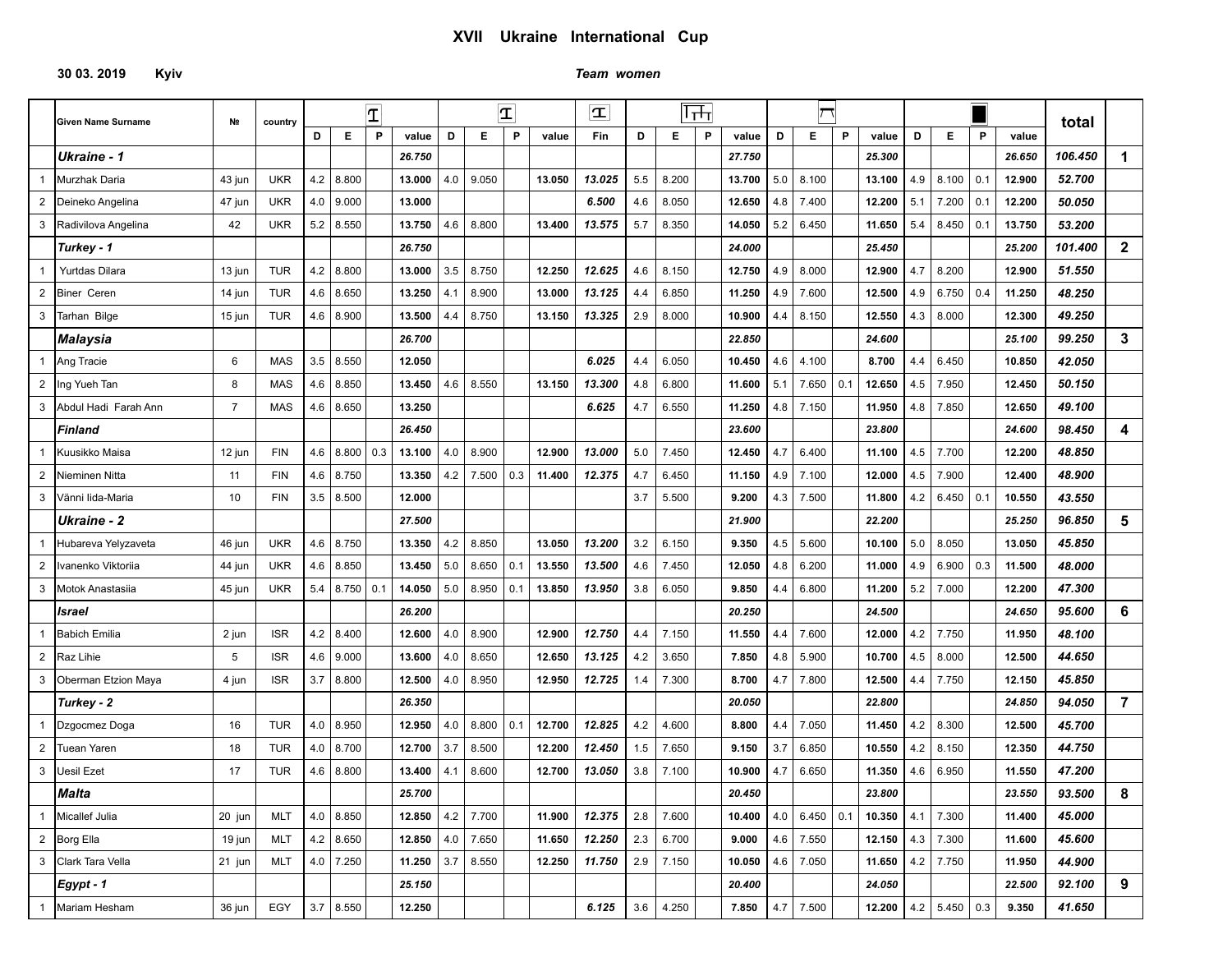|              | 2 Khairy Mariam      | 37 jun | EGY        | 3.7 | 8.450 | 12.150 | 3.3 | 6.700 | 10.000 | 11.075 | 3.6 | 5.150 | 8.750  | 4.3 | $5.150 \mid 0.1$ | 9.350  | 4.2 | 7.050<br>0.1 | 11.150 | 41.400 |    |
|--------------|----------------------|--------|------------|-----|-------|--------|-----|-------|--------|--------|-----|-------|--------|-----|------------------|--------|-----|--------------|--------|--------|----|
| 3            | Malak Hossan         | 35 jun | EGY        | 4.0 | 8.900 | 12.900 | 3.7 | 8.700 | 12.400 | 12.650 | 4.4 | 7.250 | 11.650 | 4.7 | 7.150            | 11.850 | 4.3 | 7.650<br>0.6 | 11.350 | 47.750 |    |
|              | Croatia              |        |            |     |       | 25.300 |     |       |        |        |     |       | 21.800 |     |                  | 21.300 |     |              | 23.450 | 91.850 | 10 |
|              | Kukuljan Frleta Nika | 28 jun | CRO        | 3.7 | 8.900 | 12.600 |     |       |        | 6.300  | 3.5 | 8.250 | 11.750 | 4.8 | 4.950            | 9.750  | 4.4 | 6.950<br>0.3 | 11.050 | 45.150 |    |
| 2            | Sulekic Sara         | 29 jun | CRO        | 3.7 | 8.550 | 12.250 |     |       |        | 6.125  | 2.8 | 7.250 | 10.050 | 4.4 | 5.050   0.1      | 9.350  | 4.4 | 7.950        | 12.350 | 44.000 |    |
|              | Ercegovic Antea      | 30 jun | <b>CRO</b> | 4.0 | 8.700 | 12.700 | 3.5 | 8.300 | 11.800 | 12.250 | 1.4 | 7.100 | 8.500  | 4.4 | 7.150            | 11.550 | 4.3 | 6.800        | 11.100 | 43.850 |    |
|              | <b>Slovenia</b>      |        |            |     |       | 24.600 |     |       |        |        |     |       | 17.350 |     |                  | 23.200 |     |              | 22.750 | 87.900 | 11 |
|              | Žabnikar Gaja        | 23     | <b>SLO</b> | 3.5 | 8.700 | 12.200 |     |       |        |        | 1.4 | 6.550 | 7.950  | 4.3 | 7.650            | 11.950 | 4.0 | 8.100        | 12.100 | 44.200 |    |
|              | Plevčak Brina        | 22     | <b>SLO</b> | 3.7 | 8.700 | 12.400 | 4.0 | 8.450 | 12.450 | 12.425 | 1.3 | 7.100 | 8.400  | 4.4 | 6.850            | 11.250 | 4.2 | 6.450        | 10.650 | 42.700 |    |
|              | Bedenik Zala         | 24 jun | <b>SLO</b> |     |       |        |     |       |        |        | 2.2 | 6.750 | 8.950  | 3.4 | 6.300            | 9.700  |     |              |        | 18.650 |    |
|              | Egypt - 2            |        |            |     |       | 24.500 |     |       |        |        |     |       | 19.500 |     |                  | 19.800 |     |              | 21.300 | 85.100 | 12 |
|              | Dabour Farida        | 38 jun | EGY        | 3.7 | 8.550 | 12.250 | 3.5 | 8.400 | 11.900 | 12.075 | 2.3 | 6.500 | 8.800  | 3.8 | 6.250            | 10.050 | 4.0 | 6.750<br>0.3 | 10.450 | 41.550 |    |
|              | 2 Jana Haytham       | 39 jun | EGY        | 3.7 | 8.550 | 12.250 | 3.5 | 8.800 | 12.300 | 12.275 | 4.0 | 6.700 | 10.700 | 4.5 | 5.250            | 9.750  | 4.3 | 6.550        | 10.850 | 43.550 |    |
|              | Ahmed Joudi          | 40 jun | EGY        | 3.7 | 8.350 | 12.050 | 4.0 | 8.600 | 12.600 | 12.325 | 3.0 | 4.400 | 7.400  | 3.8 | 5.150            | 8.950  | 4.2 | 6.250        | 10.450 | 38.850 |    |
|              | Latvia               |        |            |     |       | 25.300 |     |       |        |        |     |       | 22.050 |     |                  |        |     |              | 9.950  | 57.300 | 13 |
|              | Anna Cinovska Sabine | 27 jun | LAT        | 3.7 | 8.700 | 12.400 | 4.0 | 8.650 | 12.650 | 12.525 | 3.6 | 7.200 | 10.800 |     |                  |        | 3.4 | 6.650<br>0.1 | 9.950  | 33.150 |    |
|              | Ribalcenko Marija    | 26     | <b>LAT</b> | 4.2 | 8.700 | 12.900 | 4.2 | 8.800 | 13.000 | 12.950 | 3.9 | 7.350 | 11.250 |     |                  |        |     |              |        | 24.150 |    |
| $\mathbf{3}$ |                      |        |            |     |       |        |     |       |        |        |     |       |        |     |                  |        |     |              |        |        |    |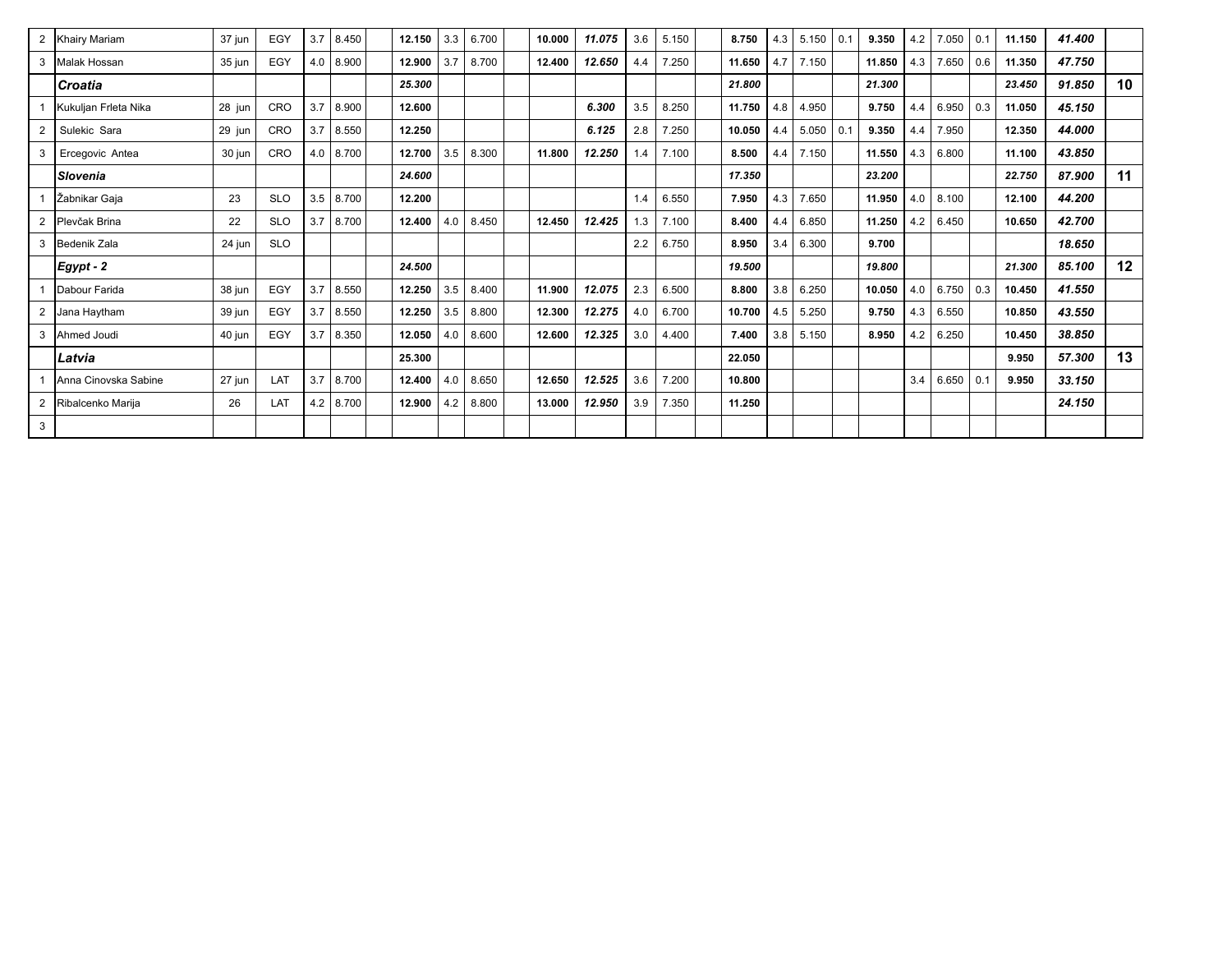## **30 03. 2019 Kyiv**

## *men competition*

|                           |                         |            |     |      | I I |       |     | $\overline{\phantom{a}}$ |   |       |     |            | 4        |       |     | $\mathbf T$ |              |       |     | $ \mathbf{T} $ |     |       | $\mathbf T$ |     | $ \overline{\mathsf{T}}\overline{\mathsf{T}} $ |              |       |     | $\Box$ |                       |        |                |
|---------------------------|-------------------------|------------|-----|------|-----|-------|-----|--------------------------|---|-------|-----|------------|----------|-------|-----|-------------|--------------|-------|-----|----------------|-----|-------|-------------|-----|------------------------------------------------|--------------|-------|-----|--------|-----------------------|--------|----------------|
| <b>Given Name Surname</b> | Nº                      | country    | D   | E    | P   | value | D   | Е                        | P | value | D   | Е          | <b>P</b> | value | D   | E.          | $\mathsf{P}$ | value | D   | Е              | P   | value | Fin         | D   | E.                                             | $\mathsf{P}$ | value | D   | E.     | $\mathsf{P}$<br>value | total  |                |
| 1 Ahmet Onder             | 33                      | <b>TUR</b> | 5.9 | 8.30 |     | 14.20 | 5.4 | 8.40                     |   | 13.80 | 5.8 | 8.85       |          | 14.65 | 5.2 | 9.10        | 0.1          | 14.20 | 5.2 | 8.90           | 0.1 | 14.00 | 14.100      | 6.2 | 9.00                                           |              | 15.20 | 5.2 | 8.35   | 13.55                 | 85.600 | 1              |
| 2 Ferhat Arican           | 34                      | <b>TUR</b> | 5.6 | 8.20 | 0.1 | 13.70 | 5.6 | 8.75                     |   | 14.35 | 4.5 | 8.50       |          | 13.00 | 5.2 | 8.95        | 0.1          | 14.05 |     |                |     |       |             | 6.3 | 8.80                                           |              | 15.10 | 5.2 | 7.70   | 12.90                 | 83.100 | $\mathbf{2}$   |
| 3 Yunus Emre Gundogdu     | 32                      | <b>TUR</b> | 5.4 | 7.90 | 0.1 | 13.20 | 4.2 | 8.50                     |   | 12.70 | 6.2 | 7.85       |          | 14.05 | 5.2 | 9.05        |              | 14.25 |     |                |     |       |             | 5.2 | 8.60                                           |              | 13.80 | 3.8 | 8.60   | 12.40                 | 80.400 | 3              |
| 4  Dolgopyt Artem         | 11                      | <b>ISR</b> | 6.4 | 8.80 |     | 15.20 | 5.2 | 6.40                     |   | 11.60 | 4.5 | 8.55       |          | 13.05 | 5.2 | 8.95        |              | 14.15 |     |                |     |       |             | 5.0 | 7.45                                           |              | 12.45 | 4.9 | 7.40   | 12.30                 | 78.750 | 4              |
| 5 Vasylenko Maksym        | 55                      | <b>UKR</b> | 5.8 | 9.00 |     | 14.80 | 4.3 | 7.00                     |   | 11.30 | 4.5 | 8.20       |          | 12.70 | 5.2 | 8.90        | 0.1          | 14.00 |     |                |     |       |             | 4.8 | 8.35                                           |              | 13.15 | 4.5 | 8.20   | 12.70                 | 78.650 | 5              |
| 6 Sorokine Michael        | 12                      | <b>ISR</b> | 5.1 | 8.55 |     | 13.65 | 5.8 | 6.40                     |   | 12.20 | 4.3 | 8.30       |          | 12.60 | 4.8 | 9.10        |              | 13.90 |     |                |     |       |             | 5.1 | 7.00                                           |              | 12.10 | 5.0 | 8.40   | 13.40                 | 77.850 | 6              |
| 7 Xing Loo Phay           | 17                      | MAS        | 5.1 | 7.55 |     | 12.65 | 4.4 | 6.45                     |   | 10.85 | 4.2 | 8.45       |          | 12.65 | 4.8 | 9.25        |              | 14.05 |     |                |     |       |             | 4.6 | 8.80                                           |              | 13.40 | 4.2 | 8.70   | 12.90                 | 76.500 | $\overline{7}$ |
| 8 Guscinas Rokas          | $\overline{1}$          | LTU        | 4.5 | 8.00 |     | 12.50 | 5.5 | 7.90                     |   | 13.40 | 5.1 | 8.35       |          | 13.45 | 4.0 | 8.55        |              | 12.55 |     |                |     |       |             | 4.6 | 7.30                                           |              | 11.90 | 4.9 | 7.55   | 12.45                 | 76.250 | 8              |
| 9 Samil Yilmaz Hamza      | 29                      | TUR        | 4.3 | 7.70 | 0.4 | 11.60 | 5.0 | 7.40                     |   | 12.40 | 5.5 | 8.65       |          | 14.15 | 4.8 | 8.90        |              | 13.70 |     |                |     |       |             | 5.0 | 7.50                                           |              | 12.50 | 4.2 | 7.45   | 11.65                 | 76.000 | 9              |
| 10 Borkowski Lukasz       | 35                      | <b>POL</b> | 5.5 | 7.45 |     | 12.95 | 4.9 | 5.00                     |   | 9.90  | 5.0 | 8.05       |          | 13.05 | 5.2 | 8.05        |              | 13.25 | 4.4 | 8.45           | 0.1 | 12.75 | 13.000      | 4.7 | 8.45                                           |              | 13.15 | 4.8 | 8.40   | 13.20                 | 75.500 | 10             |
| 11 Mustafa Arca           | 31                      | <b>TUR</b> | 5.6 | 6.45 | 0.6 | 11.45 |     | 8.20                     |   | 12.10 | 5.3 | 6.70       |          | 12.00 | 4.8 | 9.35        |              | 14.15 |     |                |     |       |             | 4.9 | 8.60                                           |              | 13.50 | 4.5 | 7.65   | 12.15                 | 75.350 | 11             |
| <b>12 Costin Scott</b>    | 15                      | AUS        | 4.9 | 8.50 |     | 13.40 | 3.8 | 8.00                     |   | 11.80 |     | $3.1$ 8.75 |          | 11.85 | 4.0 | 9.45        |              | 13.45 |     |                |     |       |             | 4.4 | 8.38                                           |              | 12.78 | 3.8 | 8.20   | 12.00                 | 75.275 | 12             |
| 13 Myakinin A             | 8                       | <b>ISR</b> | 4.3 | 8.25 | 0.6 | 11.95 | 5.6 | 7.00                     |   | 12.60 |     | $3.7$ 8.75 |          | 12.45 | 4.0 | 9.15        | 0.1          | 13.05 |     |                |     |       |             | 4.5 | 7.25                                           |              | 11.75 | 5.3 | 7.80   | 13.10                 | 74.900 | 13             |
| 14 Eloy Bastien           | 22                      | <b>FRA</b> | 5.6 | 6.70 |     | 12.30 | 3.8 | 7.55                     |   | 11.35 | 4.6 | 8.25       |          | 12.85 | 5.2 | 8.05        |              | 13.25 | 4.4 | 9.25           |     | 13.65 | 13.450      | 3.7 | 8.70                                           |              | 12.40 | 3.4 | 8.75   | 12.15                 | 74.300 | 14             |
| 15 Begue Quentin          | 23                      | <b>FRA</b> | 5.2 | 8.10 |     | 13.30 | 4.0 | 7.00                     |   | 11.00 | 3.7 | 7.60       |          | 11.30 | 4.8 | 8.70        |              | 13.50 |     |                |     |       |             | 4.0 | 8.20                                           |              | 12.20 | 4.7 | 8.00   | 12.70                 | 74.000 | 15             |
| 16 Hrynevych Vladyslav    | 63                      | UKR        | 4.5 | 6.40 |     | 10.90 | 4.8 | 7.85                     |   | 12.65 | 4.9 | 8.25       |          | 13.15 | 4.8 | 7.80        |              | 12.60 |     |                |     |       |             | 4.9 | 8.00                                           |              | 12.90 | 4.0 | 7.35   | 11.35                 | 73.550 | 16             |
| 17 Kaskow Pavel           | 38                      | <b>POL</b> | 4.5 | 7.30 | 0.1 | 11.70 | 4.8 | 7.10                     |   | 11.90 | 4.1 | 8.20       |          | 12.30 | 4.8 | 9.15        |              | 13.95 |     |                |     |       |             | 3.9 | 8.60                                           |              | 12.50 | 4.5 | 6.70   | 11.20                 | 73.550 | 17             |
| 18 Sercan Demir           | 30                      | <b>TUR</b> | 5.0 | 6.65 |     | 11.65 | 4.7 | 7.00                     |   | 11.70 | 4.9 | 8.20       |          | 13.10 | 4.0 | 8.80        | 0.1          | 12.70 |     |                |     |       |             | 5.0 | 7.20                                           |              | 12.20 | 4.5 | 7.65   | 12.15                 | 73.500 | 18             |
| 19 Jaafar Azroy Amierol   | 18                      | <b>MAS</b> | 4.6 | 7.15 |     | 11.75 | 4.2 | 7.60                     |   | 11.80 | 4.3 | 7.15       |          | 11.45 | 4.8 | 9.15        |              | 13.95 |     |                |     |       |             | 4.4 | 8.20                                           |              | 12.60 | 3.7 | 8.15   | 11.85                 | 73.400 | 19             |
| 20 Weglarz Dawid          | 41                      | POL        | 5.2 | 7.40 |     | 12.60 | 4.2 | 8.35                     |   | 12.55 | 3.9 | 6.90       |          | 10.80 | 5.6 | 7.95        |              | 13.55 | 4.0 | 8.70           |     | 12.70 | 13.125      | 5.1 | 6.60                                           |              | 11.70 | 4.8 | 7.25   | 12.05                 | 73.250 | 20             |
| 21 Gulidov Pavel          | 9                       | <b>ISR</b> | 5.3 | 7.80 | 0.4 | 12.70 | 4.6 | 7.85                     |   | 12.45 |     | $5.1$ 7.80 |          | 12.90 | 5.2 | 8.40        | 0.3          | 13.30 | 5.2 | 9.05           | 0.3 | 13.95 | 13.625      | 4.0 | 6.10                                           |              | 10.10 | 3.7 | 8.05   | 11.75                 | 73.200 | 21             |
| 22 Wieczorek Piotr        | 37                      | <b>POL</b> | 4.7 | 7.85 |     | 12.55 | 4.7 | 6.40                     |   | 11.10 | 4.5 | 8.25       |          | 12.75 | 4.0 | 8.35        |              | 12.35 |     |                |     |       |             | 4.6 | 8.20                                           |              | 12.80 | 3.8 | 7.65   | 11.45                 | 73.000 | 22             |
| 23 Sichinava Bidzina      | 5                       | <b>GEO</b> | 5.0 | 5.90 |     | 10.90 | 4.8 | 6.65                     |   | 11.45 | 4.1 | 8.10       |          | 12.20 | 4.0 | 9.45        |              | 13.45 |     |                |     |       |             | 4.4 | 8.50                                           |              | 12.90 | 4.3 | 7.70   | 12.00                 | 72.900 | 23             |
| 24 Tone Michael           | 14                      | AUS        | 4.6 | 6.75 | 0.3 | 11.05 | 5.5 | 6.40                     |   | 11.90 | 5.3 | 7.85       |          | 13.15 | 5.2 | 8.75        |              | 13.95 |     |                |     |       |             | 4.6 | 6.00                                           |              | 10.60 | 4.7 | 7.55   | 12.25                 | 72.900 | 24             |
| 25 Kurabtsev Maksim       | 56                      | <b>UKR</b> | 4.8 | 7.70 |     | 12.50 | 3.9 | 6.00                     |   | 11.60 | 5.0 | 7.55       |          | 12.55 | 4.0 | 8.75        |              | 12.75 |     |                |     |       |             | 4.8 | 7.40                                           |              | 12.20 | 4.5 | 6.65   | 11.15                 | 72.750 | 25             |
| 26 Fazari Enzo            | 24                      | <b>FRA</b> | 4.6 | 5.75 |     | 10.35 | 4.5 | 8.40                     |   | 12.90 | 4.2 | 8.15       |          | 12.35 | 4.0 | 8.90        | 0.3          | 12.60 |     |                |     |       |             | 4.1 | 7.50                                           |              | 11.60 | 4.7 | 7.85   | 12.55                 | 72.350 | 26             |
| 27 Mohamed Karim Auman    | 50                      | EGY        | 4.9 | 8.20 |     | 13.10 | 4.4 | 6.35                     |   | 10.75 | 3.7 | 6.80       |          | 10.50 | 4.4 | 7.75        |              | 12.15 | 3.2 | 8.15           |     | 11.35 | 11.750      | 4.5 | 8.50                                           |              | 13.00 | 4.6 | 8.20   | 12.80                 | 72.300 | 27             |
| 28 Tanner David           | 16                      | <b>AUS</b> | 5.0 | 7.15 | 0.1 | 12.05 | 4.0 | 7.80                     |   | 11.80 | 4.0 | 8.80       |          | 12.80 | 4.0 | 8.95        |              | 12.95 |     |                |     |       |             | 4.1 | 7.70                                           |              | 11.80 | 4.0 | 6.45   | 10.45                 | 71.850 | 28             |
| 29 Smirnov Anton          | 57                      | <b>UKR</b> | 5.2 | 7.80 | 0.1 | 12.90 | 5.0 | 5.80                     |   | 10.80 | 4.2 | 7.40       |          | 11.60 | 4.0 | 9.00        |              | 13.00 |     |                |     |       |             | 3.9 | 6.35                                           |              | 10.25 | 4.9 | 7.70   | 12.60                 | 71.150 | 29             |
| 30 Sasnal Filip           | 36                      | <b>POL</b> | 4.4 | 8.55 |     | 12.95 | 4.7 | 5.50                     |   | 10.20 | 4.5 | 7.95       |          | 12.45 | 5.2 | 8.45        |              | 13.65 | 3.6 | 8.90           |     | 12.50 | 13.075      | 3.9 | 7.40                                           |              | 11.30 | 4.2 | 6.05   | 10.25                 | 70.800 | 30             |
| 31 Jimsheleishvili Ioane  | 7                       | GEO        | 4.8 | 7.30 |     | 12.10 | 4.2 | 5.00                     |   | 9.20  | 4.1 | 7.65       |          | 11.75 | 4.8 | 7.75        | 0.3          | 12.25 | 4.4 | 8.40           | 0.1 | 12.70 | 12.475      | 4.4 | 5.65                                           |              | 10.05 | 3.4 | 6.90   | 10.30                 | 65.650 | 31             |
| 32 Kabel Oliver           | 45                      | <b>DEN</b> | 4.0 | 7.95 | 0.1 | 11.85 | 2.4 | 8.00                     |   | 10.40 | 2.9 | 7.65       |          | 10.55 | 3.2 | 8.70        |              | 11.90 |     |                |     |       |             | 3.0 | 7.65                                           |              | 10.65 | 2.8 | 6.40   | 9.20                  | 64.550 | 32             |
| 33 Vorup Rasmus           | 43                      | <b>DEN</b> | 4.4 | 8.30 | 0.1 | 12.60 | 2.9 | 5.70                     |   | 8.60  | 2.8 | 4.85       |          | 7.65  | 3.2 | 9.25        |              | 12.45 |     |                |     |       |             | 3.7 | 7.80                                           |              | 11.50 | 2.8 | 7.85   | 10.65                 | 63.450 | 33             |
| 34 Arseniev Vitalii       | $\overline{\mathbf{4}}$ | <b>GEO</b> |     |      |     |       | 4.9 | 7.45                     |   | 12.35 | 4.6 | 6.90       |          | 11.50 | 4.8 | 9.05        |              | 13.85 |     |                |     |       |             | 5.2 | 7.45                                           |              | 12.65 |     |        |                       | 50.350 | 34             |
| 35 Korchak Ilan           | 13                      | <b>ISR</b> |     |      |     |       | 4.6 | 8.20                     |   | 12.80 | 4.2 | 8.65       |          | 12.85 |     |             |              |       |     |                |     |       |             | 4.5 | 7.20                                           |              | 11.70 | 4.1 | 8.20   | 12.30                 | 49.650 | 35             |
| 36 Arnon Ran              | 10                      | <b>ISR</b> |     |      |     |       | 4.4 | 7.45                     |   | 11.85 | 5.1 | 8.30       |          | 13.40 | 5.2 | 8.45        | 0.3          | 13.35 | 4.8 | 8.90           |     | 13.70 | 13.525      | 4.3 | 6.50                                           |              | 10.80 |     |        |                       | 49.400 | 36             |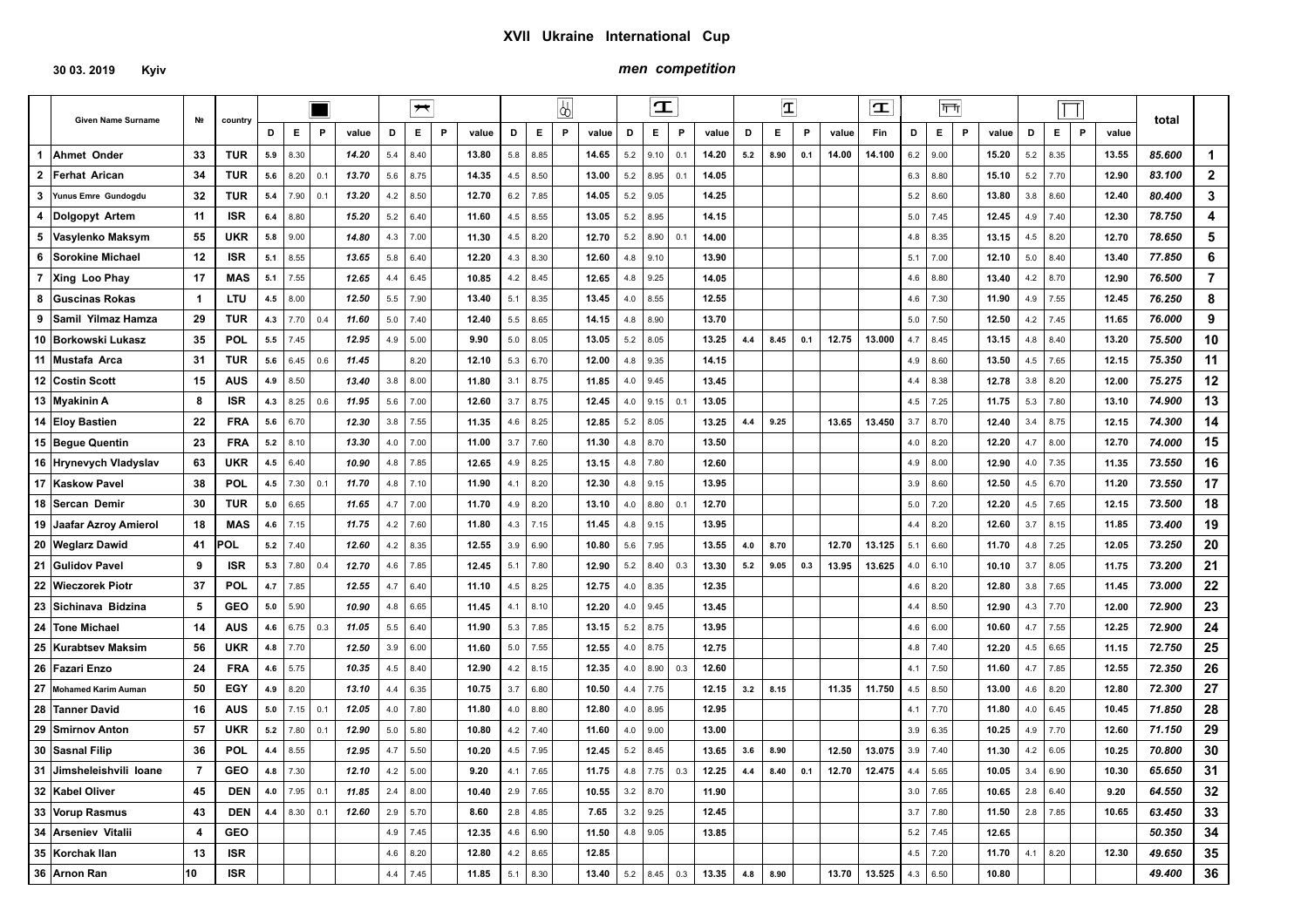| 37 Skhiladze Levan |     | <b>GEO</b> |     |              |     |       | 4.9 | 17.55        | 12.45 | $4.2$   8.15 | 12.35 |     |      |     |       |     |      |       |        | 4.4        | 8.00 | 12.40 | 3.6 | 8.20       | 11.80 | 49.000 | 37 |
|--------------------|-----|------------|-----|--------------|-----|-------|-----|--------------|-------|--------------|-------|-----|------|-----|-------|-----|------|-------|--------|------------|------|-------|-----|------------|-------|--------|----|
| 38 Mendieta Daniel | 28  | <b>ESP</b> | 5.9 | 5.40         | 0.3 | 11.00 | 3.8 | 7.00         | 10.80 | $5.0$ 8.00   | 13.00 | 5.2 | 8.35 | 0.3 | 13.25 | 3.2 | 9.15 | 12.35 | 12.800 |            |      |       |     |            |       | 48.050 | 38 |
| 39 Chau Jern Rong  | 19  | <b>MAS</b> |     |              |     |       |     | $4.0 \ 6.50$ | 10.50 | $3.9$ 8.20   | 12.10 |     |      |     |       |     |      |       |        |            |      |       |     | $4.6$ 8.15 | 12.75 | 35,350 | 39 |
| 40 Vernialev Oleg  | 62  | <b>UKR</b> |     |              |     |       | 5.6 | 9.00         | 14.60 |              |       |     |      |     |       |     |      |       |        | 6.2        | 7.90 | 14.10 |     |            |       | 28.700 | 40 |
| 41 Pakhniuk Petro  | 61  | <b>UKR</b> |     |              |     |       | 6.2 | 8.05         | 14.25 |              |       |     |      |     |       |     |      |       |        | $5.8$ 6.25 |      | 12.05 |     |            |       | 26.300 | 41 |
| 42 Terbovšek Luka  | 48  | <b>SLO</b> | 5.6 | $8.40 \ 0.2$ |     | 13.80 |     |              |       |              |       |     |      |     |       |     |      |       |        |            |      |       |     |            |       | 13,800 | 42 |
| 43 Tan Fu Jie      | -20 | MAS        |     |              |     |       | 5.5 | 8.05         | 13.55 |              |       |     |      |     |       |     |      |       |        |            |      |       |     |            |       | 13.550 | 43 |
| 44 Weingerl Jure   | 46  | <b>SLO</b> |     | $5.0$   8.10 |     | 13.10 |     |              |       |              |       |     |      |     |       |     |      |       |        |            |      |       |     |            |       | 13.100 | 44 |
| 45 Pavlica Jure    | -47 | <b>SLO</b> |     |              |     |       | 3.7 | 6.05         | 9.75  |              |       |     |      |     |       |     |      |       |        |            |      |       |     |            |       | 9.750  | 45 |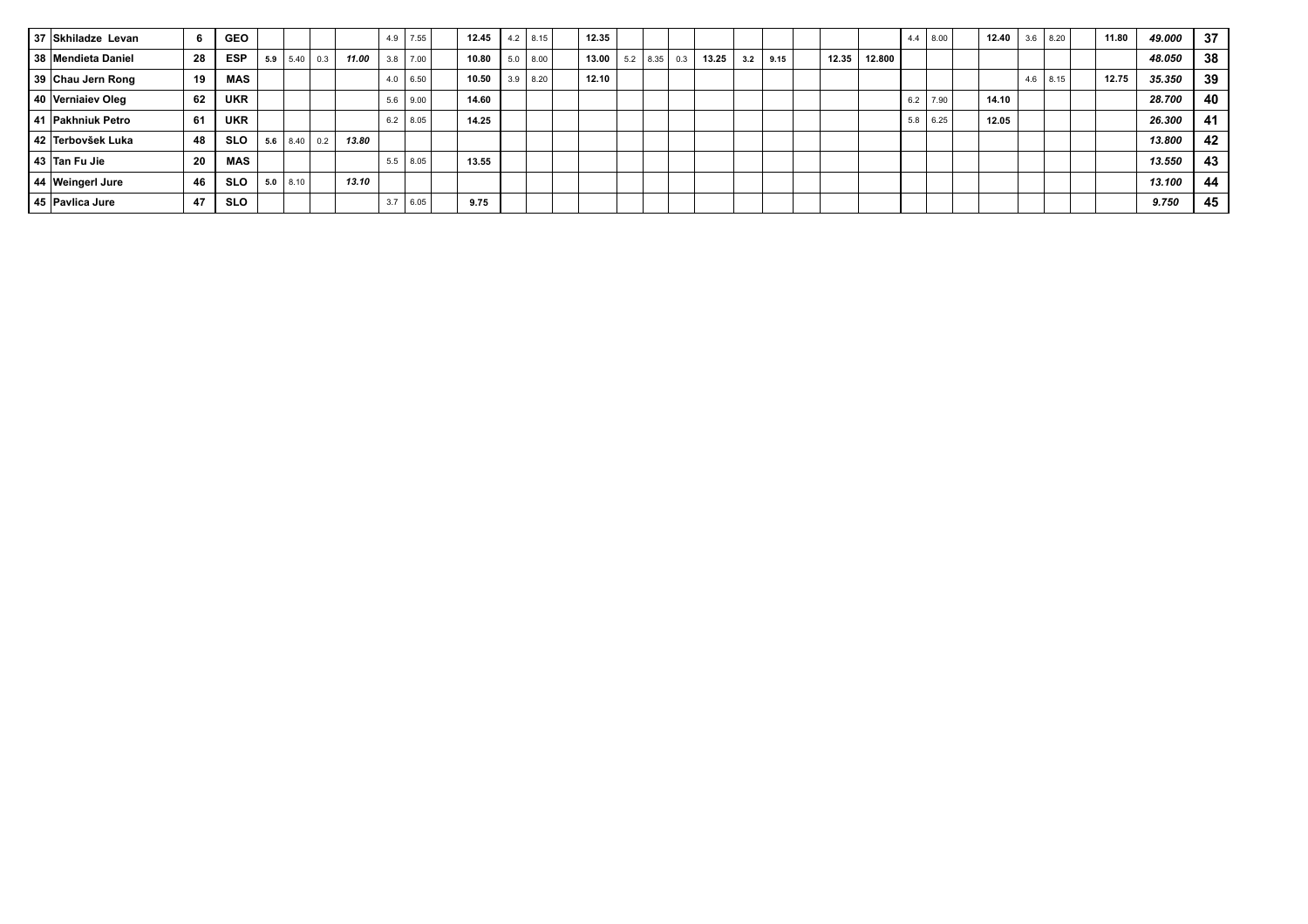# **30 03. 2019 Kyiv** *men (junior) competition*

| <b>Given Name Surname</b> | N <sub>2</sub> | country    |     |      |     |       |     | $\overline{\phantom{a}}$ |   |       |     |            |     |       |     | $\mathbf{T}$ |     |       |     | ΙT   |     |       | $\mathbf{T}$ |     | गणि        |   |       |     | $ \Box$    |   |       | total  |              |
|---------------------------|----------------|------------|-----|------|-----|-------|-----|--------------------------|---|-------|-----|------------|-----|-------|-----|--------------|-----|-------|-----|------|-----|-------|--------------|-----|------------|---|-------|-----|------------|---|-------|--------|--------------|
|                           |                |            | D   | Е.   | P   | value | D   | E.                       | P | value | D   | E.         | P   | value | D   | E.           | P   | value | D   | Е.   | P   | value | <b>Fin</b>   | D   | E.         | P | value | D   | Ε.         | P | value |        |              |
| Kovtun Illia              | 59 jun         | <b>UKR</b> | 5.1 | 7.50 |     | 12.60 | 5.7 | 7.65                     |   | 13.35 |     | $4.5$ 8.45 |     | 12.95 | 4.8 | 9.30         |     | 14.10 | 5.2 | 8.15 | 0.1 | 13.25 | 13.675       | 5.7 | 8.40       |   | 14.10 | 5.4 | 7.20       |   | 12.60 | 79.700 |              |
| 2 Chepurnyi Nazar         | 58 jun         | <b>UKR</b> | 5.4 | 7.60 | 0.1 | 12.90 | 5.7 | 6.70                     |   | 12.40 | 4.6 | 17.75      |     | 12.35 | 5.2 | 9.30         |     | 14.50 | 5.2 | 8.30 |     | 13.50 | 14.000       | 5.2 | 7.00       |   | 12.20 | 4.7 | 8.25       |   | 12.95 | 77.300 | $\mathbf{2}$ |
| 3 Wysocki Jan             | 40 jun         | POL        | 3.7 | 9.00 |     | 12.70 | 3.9 | 7.65                     |   | 11.55 | 3.9 | 8.45       |     | 12.35 | 4.0 | 8.60 0.3     |     | 12.30 |     |      |     |       |              |     | $3.9$ 8.10 |   | 12.00 | 4.0 | 6.90       |   | 10.90 | 71.800 | 3            |
| 4 Rebollar Hugo           | 27 jun         | <b>ESP</b> | 4.4 | 8.50 |     | 12.90 | 3.9 | 8.10                     |   | 12.00 | 4.3 | 8.05       |     | 12.35 | 4.0 | 8.70         |     | 12.70 |     |      |     |       |              | 2.9 | 6.60       |   | 9.50  |     | $4.2$ 8.10 |   | 12.30 | 71.750 |              |
| 5 Mostafa Mohamed         | 54 jun         | EGY        | 4.2 | 7.75 |     | 11.95 | 3.9 | 8.35                     |   | 12.25 | 4.2 | 7.20       |     | 11.40 | 4.0 | 9.00         |     | 13.00 |     |      |     |       |              | 4.1 | 7.75       |   | 11.85 | 3.7 | 7.60       |   | 11.30 | 71.750 | 5            |
| 6 Chasazyrovas Gytis      | 2 jun          | LTU        | 4.5 | 8.6  |     | 13.10 | 4.0 | 7.50                     |   | 11.50 | 3.6 | 7.55       |     | 11.15 | 3.2 | $8.75$ 0.1   |     | 11.85 | 3.2 | 8.95 |     | 12.15 | 12.000       |     | 8.50       |   | 12.40 | 3.9 | 7.75       |   | 11.65 | 71.650 | 6            |
| Elshobki Omar             | 53 jun         | EGY        | 4.4 | 7.05 |     | 11.45 | 4.5 | 8.30                     |   | 12.80 | 4.0 | 6.50       |     | 10.50 | 4.0 | 8.60         |     | 12.60 |     |      |     |       |              |     | 4.0 $8.70$ |   | 12.70 | 3.9 | 7.25       |   | 11.15 | 71.200 |              |
| 8 Moussa Mohamed          | 52 jun         | EGY        | 4.1 | 7.20 | 0.4 | 10.90 | 4.3 | 8.00                     |   | 12.30 | 4.0 | 7.70       |     | 11.70 | 4.0 | 9.30         |     | 13.30 | 2.4 | 7.80 | 0.1 | 10.10 | 11.700       |     | $4.0$ 8.55 |   | 12.55 | 3.1 | 7.10       |   | 10.20 | 70.950 | 8            |
| 9 Abdelhaleem Abdelrahman | 51 jun         | EGY        | 4.4 | 8.50 |     | 12.90 | 4.1 | 6.90                     |   | 11.00 | 4.1 | 8.00       |     | 12.10 | 4.0 | 7.80         | 0.1 | 11.70 | 3.2 | 8.95 |     | 12.15 | 11.925       | 4.2 | 7.20       |   | 11.40 | 3.4 | 7.25       |   | 10.65 | 69.750 | 9            |
| 10 Reinhardt Dietmar      | 26 jun         | <b>ESP</b> | 4.0 | 8.50 |     | 12.50 | 3.5 | 8.20                     |   | 11.70 | 3.4 | 5.90       | 0.3 | 9.00  | 4.0 | 8.80         |     | 12.80 |     |      |     |       |              | 3.8 | 8.40       |   | 12.20 | 2.9 | 6.80       |   | 9.70  | 67.900 | 10           |
| 11 Garnczarek Kacper      | 39 jun         | POL        | 4.3 | 8.20 |     | 12.50 | 3.6 | 8.00                     |   | 11.60 | 3.8 | 5.45       |     | 9.25  | 4.0 | 8.50         | 0.1 | 12.40 |     |      |     |       |              | 4.2 | 5.50       |   | 9.70  | 3.7 | 7.40       |   | 11.10 | 66.550 | 11           |
| 12 Aymes Lorenzo          | 25 jun         | <b>MON</b> | 3.6 | 8.30 |     | 11.90 | 2.2 | 2.85                     |   | 5.05  | 2.7 | 7.85       | 0.3 | 10.25 | 4.0 | 8.70         |     | 12.70 | 2.4 | 9.30 |     | 11.70 | 12.200       |     | $3.6$ 8.60 |   | 12.20 | 2.5 | 8.90       |   | 11.40 | 63.500 | 12           |
| 13 Sofus Mollgaard        | 44 jun         | <b>DEN</b> | 3.9 | 6.90 |     | 10.80 | 2.9 | 6.40                     |   | 9.30  |     | $2.2$ 3.55 | 4.3 | 1.45  |     | $3.2$   9.10 |     | 12.30 |     |      |     |       |              | 2.6 | 3.40       |   | 6.00  | 2.5 | 4.90       |   | 7.40  | 47.250 | 13           |
| 14 Scombolec Marko        | 49 jun         | <b>CRO</b> |     |      |     |       | 5.2 | 8.55                     |   | 13.75 |     |            |     |       |     |              |     |       |     |      |     |       |              |     |            |   |       |     |            |   |       | 13.750 | 14           |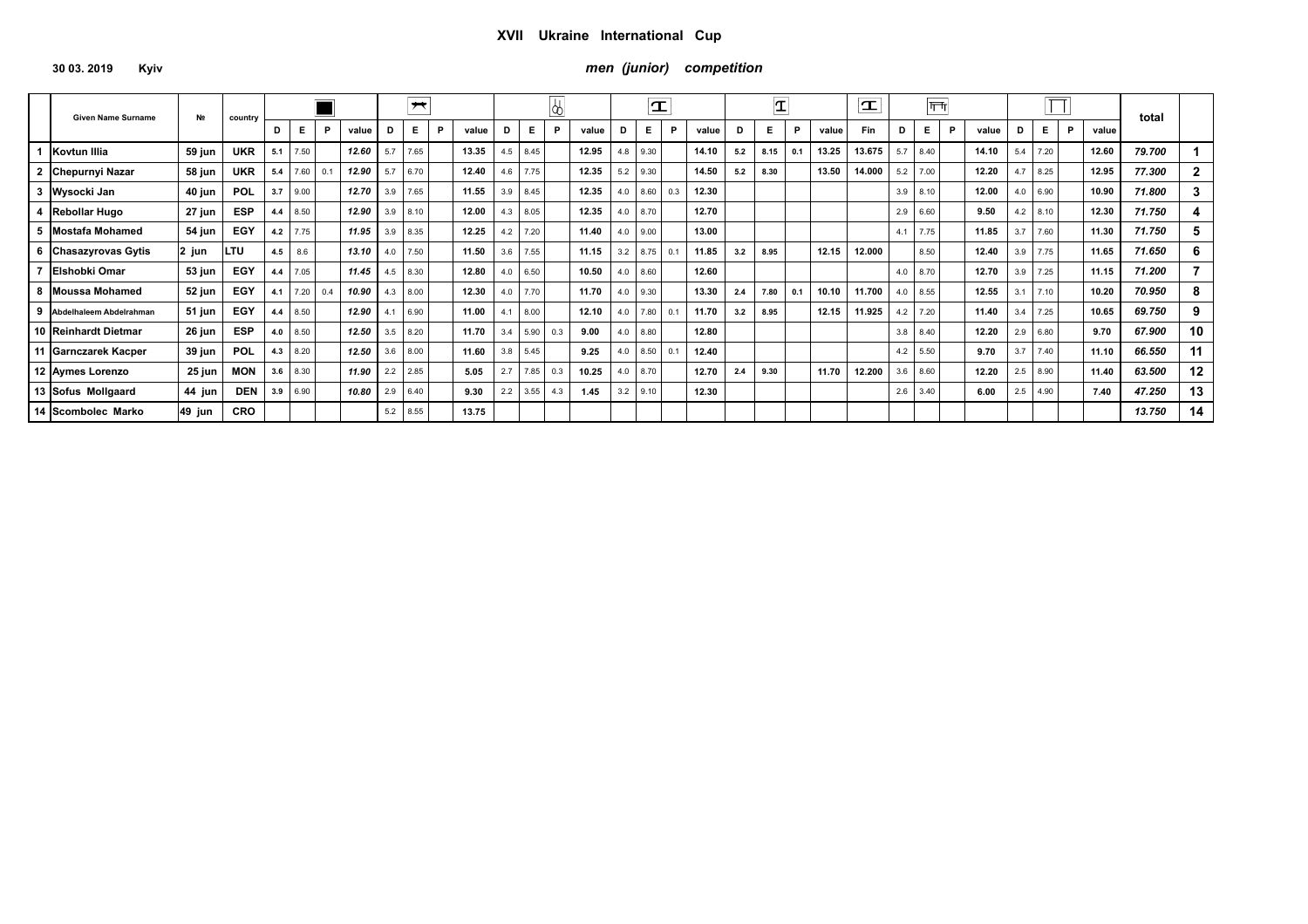**30 03. 2019 Kyiv** *women competition* 

|              | <b>Given Name Surname</b>    | N <sub>2</sub> | country    |     |       | $\overline{\mathbf{T}}$ |        |     |       | $\overline{\mathbf{T}}$ |        | $\mathbf T$ |     | फ़्त  |   |        |     |                  |             |        |     |       |     |        | total  |                |
|--------------|------------------------------|----------------|------------|-----|-------|-------------------------|--------|-----|-------|-------------------------|--------|-------------|-----|-------|---|--------|-----|------------------|-------------|--------|-----|-------|-----|--------|--------|----------------|
|              |                              |                |            | D   | Е     | P                       | value  | D   | Е     | P                       | value  | Fin         | D   | Е     | P | value  | D   | Е                | P           | value  | D   | E.    | P   | value  |        |                |
|              | Radivilova Angelina          | 42             | <b>UKR</b> | 5.2 | 8.550 |                         | 13.750 | 4.6 | 8.800 |                         | 13.400 | 13.575      | 5.7 | 8.350 |   | 14.050 | 5.2 | 6.450            |             | 11.650 | 5.4 | 8.450 | 0.1 | 13.750 | 53.200 |                |
| $\mathbf{2}$ | Ing Yueh Tan                 | 8              | <b>MAS</b> | 4.6 | 8.850 |                         | 13.450 | 4.6 | 8.550 |                         | 13.150 | 13.300      | 4.8 | 6.800 |   | 11.600 | 5.1 | 7.650            | $\vert 0.1$ | 12.650 | 4.5 | 7.950 |     | 12.450 | 50.150 | $\mathbf{2}$   |
| з            | Abdul Hadi Farah Ann         | $\overline{7}$ | <b>MAS</b> | 4.6 | 8.650 |                         | 13.250 |     |       |                         |        |             | 4.7 | 6.550 |   | 11.250 | 4.8 | 7.150            |             | 11.950 | 4.8 | 7.850 |     | 12.650 | 49.100 | 3              |
| 4            | Nieminen Nitta               | 11             | <b>FIN</b> | 4.6 | 8.750 |                         | 13.350 | 4.2 | 7.500 | 0.3                     | 11.400 | 12.375      | 4.7 | 6.450 |   | 11.150 | 4.9 | 7.100            |             | 12.000 | 4.5 | 7.900 |     | 12.400 | 48.900 | 4              |
| 5            | Zwicker Christina            | 31             | <b>CRO</b> | 4.0 | 8.800 |                         | 12.800 |     |       |                         |        |             | 3.4 | 6.750 |   | 10.150 | 4.6 | 7.700            | l 0.1       | 12.200 | 4.6 | 7.500 |     | 12.100 | 47.250 | 5              |
| 6            | <b>Uesil Ezet</b>            | 17             | <b>TUR</b> | 4.6 | 8.800 |                         | 13.400 | 4.1 | 8.600 |                         | 12.700 | 13.050      | 3.8 | 7.100 |   | 10.900 | 4.7 | 6.650            |             | 11.350 | 4.6 | 6.950 |     | 11.550 | 47.200 | 6              |
|              | 7 Furac Petra                | 32             | <b>CRO</b> | 4.0 | 8.750 |                         | 12.750 | 3.5 | 8.600 |                         | 12.100 | 12.425      | 4.1 | 6.750 |   | 10.850 | 4.4 | $7.200 \mid 0.1$ |             | 11.500 | 4.2 | 6.800 |     | 11.000 | 46.100 | $\overline{7}$ |
|              | 8 Dzgocmez Doga              | 16             | <b>TUR</b> | 4.0 | 8.950 |                         | 12.950 | 4.0 | 8.800 | 0.1                     | 12.700 | 12.825      | 4.2 | 4.600 |   | 8.800  | 4.4 | 7.050            |             | 11.450 | 4.2 | 8.300 |     | 12.500 | 45.700 | 8              |
| 9            | Tuean Yaren                  | 18             | <b>TUR</b> | 4.0 | 8.700 |                         | 12.700 | 3.7 | 8.500 |                         | 12.200 | 12.450      | 1.5 | 7.650 |   | 9.150  | 3.7 | 6.850            |             | 10.550 | 4.2 | 8.150 |     | 12.350 | 44.750 | 9              |
|              | 10 Raz Lihie                 | 5              | <b>ISR</b> | 4.6 | 9.000 |                         | 13.600 | 4.0 | 8.650 |                         | 12.650 | 13.125      | 4.2 | 3.650 |   | 7.850  | 4.8 | 5.900            |             | 10.700 | 4.5 | 8.000 |     | 12.500 | 44.650 | 10             |
|              | 11 Žabnikar Gaja             | 23             | <b>SLO</b> | 3.5 | 8.700 |                         | 12.200 |     |       |                         |        |             | 1.4 | 6.550 |   | 7.950  | 4.3 | 7.650            |             | 11.950 | 4.0 | 8.100 |     | 12.100 | 44.200 | 11             |
|              | 12 Vänni lida-Maria          | 10             | <b>FIN</b> | 3.5 | 8.500 |                         | 12.000 |     |       |                         |        |             | 3.7 | 5.500 |   | 9.200  | 4.3 | 7.500            |             | 11.800 | 4.2 | 6.450 | 0.1 | 10.550 | 43.550 | 12             |
|              | 13 Plevčak Brina             | 22             | <b>SLO</b> | 3.7 | 8.700 |                         | 12.400 | 4.0 | 8.450 |                         | 12.450 | 12.425      | 1.3 | 7.100 |   | 8.400  | 4.4 | 6.850            |             | 11.250 | 4.2 | 6.450 |     | 10.650 | 42.700 | 13             |
|              | <b>14</b> Ang Tracie         | 6              | <b>MAS</b> | 3.5 | 8.550 |                         | 12.050 |     |       |                         |        |             | 4.4 | 6.050 |   | 10.450 | 4.6 | 4.100            |             | 8.700  | 4.4 | 6.450 |     | 10.850 | 42.050 | 14             |
|              | <b>15</b> Li Wen Rachel Yeoh | q              | <b>MAS</b> |     |       |                         |        |     |       |                         |        |             | 3.6 | 7.850 |   | 11.450 | 4.7 | 7.700            |             | 12.400 | 3.6 | 8.350 |     | 11.950 | 35,800 | 15             |
|              | 16 Ribalcenko Marija         | 26             | LAT        | 4.2 | 8.700 |                         | 12.900 | 4.2 | 8.800 |                         | 13.000 | 12.950      | 3.9 | 7.350 |   | 11.250 |     |                  |             |        |     |       |     |        | 24.150 | 16             |
|              | 17 Varinska Diana            | 41             | <b>UKR</b> |     |       |                         |        |     |       |                         |        |             |     |       |   |        | 5.5 | 8.450            |             | 13.950 |     |       |     |        | 13.950 | 17             |
|              | <b>18</b> Kunaver Meta       | 25             | <b>SLO</b> |     |       |                         |        |     |       |                         |        |             |     |       |   |        |     |                  |             |        |     |       |     |        |        | 18             |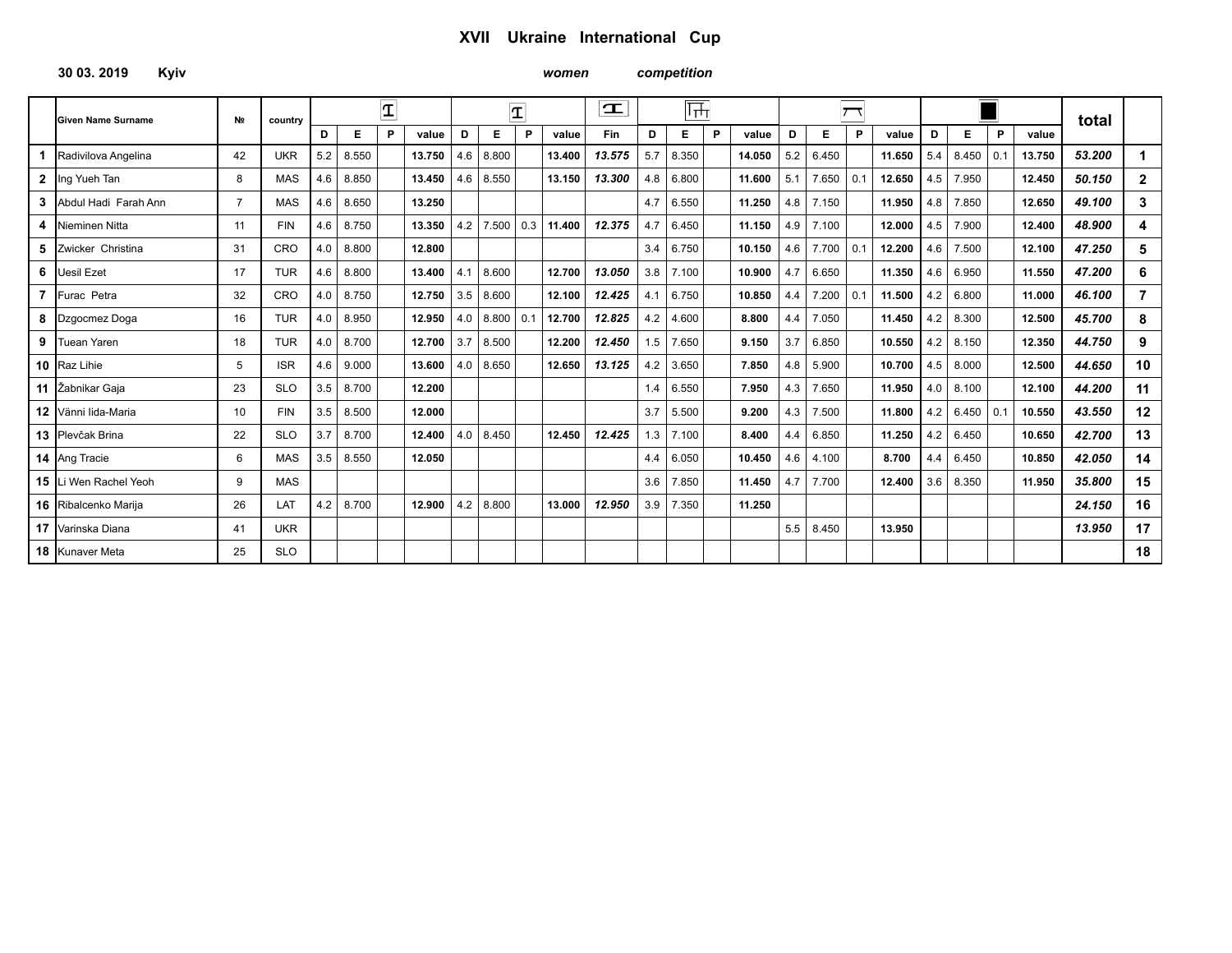*women (junior) competition* 

|              | <b>Given Name Surname</b> | N <sub>2</sub> | country    |     |       | $\mathbf{T}$ |        |     |       | $\mathbf{T}% _{M_{1},M_{2}}^{\alpha,\beta}(\mathbf{r})$ |        | $\mathbf T$ |     |       | $\overline{\mathbb{H}}$ |        |     |       |     |        |     |       |     |        | total  |                |
|--------------|---------------------------|----------------|------------|-----|-------|--------------|--------|-----|-------|---------------------------------------------------------|--------|-------------|-----|-------|-------------------------|--------|-----|-------|-----|--------|-----|-------|-----|--------|--------|----------------|
|              |                           |                |            | D   | Е     | P            | value  | D   | Е     | P                                                       | value  | Fin         | D   | Е     | P                       | value  | D   | Е     | P   | value  | D   | Е     | P   | value  |        |                |
| $\mathbf 1$  | Murzhak Daria             | 43 jun         | <b>UKR</b> | 4.2 | 8.800 |              | 13.000 | 4.0 | 9.050 |                                                         | 13.050 | 13.025      | 5.5 | 8.200 |                         | 13.700 | 5.0 | 8.100 |     | 13.100 | 4.9 | 8.100 | 0.1 | 12.900 | 52.700 | $\mathbf 1$    |
| $\mathbf{2}$ | <b>Yurtdas Dilara</b>     | 13 jun         | <b>TUR</b> | 4.2 | 8.800 |              | 13.000 | 3.5 | 8.750 |                                                         | 12.250 | 12.625      | 4.6 | 8.150 |                         | 12.750 | 4.9 | 8.000 |     | 12.900 | 4.7 | 8.200 |     | 12.900 | 51.550 | $\overline{2}$ |
| 3            | Deineko Angelina          | 47 jun         | <b>UKR</b> | 4.0 | 9.000 |              | 13.000 |     |       |                                                         |        |             | 4.6 | 8.050 |                         | 12.650 | 4.8 | 7.400 |     | 12.200 | 5.1 | 7.200 | 0.1 | 12.200 | 50.050 | 3              |
| 4            | Tarhan Bilge              | 15 jun         | <b>TUR</b> | 4.6 | 8.900 |              | 13.500 | 4.4 | 8.750 |                                                         | 13.150 | 13.325      | 2.9 | 8.000 |                         | 10.900 | 4.4 | 8.150 |     | 12.550 | 4.3 | 8.000 |     | 12.300 | 49.250 | 4              |
| 5            | Kuusikko Maisa            | 12 jun         | <b>FIN</b> | 4.6 | 8.800 | 0.3          | 13.100 | 4.0 | 8.900 |                                                         | 12.900 | 13.000      | 5.0 | 7.450 |                         | 12.450 | 4.7 | 6.400 |     | 11.100 | 4.5 | 7.700 |     | 12.200 | 48.850 | 5              |
| 6            | <b>Biner Ceren</b>        | 14 jun         | <b>TUR</b> | 4.6 | 8.650 |              | 13.250 | 4.1 | 8.900 |                                                         | 13.000 | 13.125      | 4.4 | 6.850 |                         | 11.250 | 4.9 | 7.600 |     | 12.500 | 4.9 | 6.750 | 0.4 | 11.250 | 48.250 | 6              |
| 7            | <b>Babich Emilia</b>      | 2 jun          | <b>ISR</b> | 4.2 | 8.400 |              | 12.600 | 4.0 | 8.900 |                                                         | 12.900 | 12.750      | 4.4 | 7.150 |                         | 11.550 | 4.4 | 7.600 |     | 12.000 | 4.2 | 7.750 |     | 11.950 | 48.100 | $\overline{7}$ |
| 8            | vanenko Viktoriia         | 44 jun         | <b>UKR</b> | 4.6 | 8.850 |              | 13.450 | 5.0 | 8.650 | 0.1                                                     | 13.550 | 13.500      | 4.6 | 7.450 |                         | 12.050 | 4.8 | 6.200 |     | 11.000 | 4.9 | 6.900 | 0.3 | 11.500 | 48.000 | 8              |
| 9            | <b>Malak Hossan</b>       | 35 jun         | EGY        |     | 8.900 |              | 12.900 | 3.7 | 8.700 |                                                         | 12.400 | 12.650      | 4.4 | 7.250 |                         | 11.650 | 4.7 | 7.150 |     | 11.850 | 4.3 | 7.650 | 0.6 | 11.350 | 47.750 | 9              |
|              | 10 Motok Anastasiia       | 45 jun         | <b>UKR</b> | 5.4 | 8.750 | 0.1          | 14.050 | 5.0 | 8.950 | 0.1                                                     | 13.850 | 13.950      | 3.8 | 6.050 |                         | 9.850  | 4.4 | 6.800 |     | 11.200 | 5.2 | 7.000 |     | 12.200 | 47.300 | 10             |
|              | 11 Hubareva Yelyzaveta    | 46 jun         | <b>UKR</b> | 4.6 | 8.750 |              | 13.350 | 4.2 | 8.850 |                                                         | 13.050 | 13.200      | 3.2 | 6.150 |                         | 9.350  | 4.5 | 5.600 |     | 10.100 | 5.0 | 8.050 |     | 13.050 | 45.850 | 11             |
|              | 12 Oberman Etzion Maya    | 4 jun          | <b>ISR</b> | 3.7 | 8.800 |              | 12.500 | 4.0 | 8.950 |                                                         | 12.950 | 12.725      | 1.4 | 7.300 |                         | 8.700  | 4.7 | 7.800 |     | 12.500 | 4.4 | 7.750 |     | 12.150 | 45.850 | 12             |
|              | 13 Borg Ella              | 19 jun         | <b>MLT</b> | 4.2 | 8.650 |              | 12.850 | 4.0 | 7.650 |                                                         | 11.650 | 12.250      | 2.3 | 6.700 |                         | 9.000  | 4.6 | 7.550 |     | 12.150 | 4.3 | 7.300 |     | 11.600 | 45.600 | 13             |
|              | 14 Kukuljan Frleta Nika   | 28 jun         | CRO        | 3.7 | 8.900 |              | 12.600 |     |       |                                                         |        |             | 3.5 | 8.250 |                         | 11.750 | 4.8 | 4.950 |     | 9.750  | 4.4 | 6.950 | 0.3 | 11.050 | 45.150 | 14             |
|              | 15 Micallef Julia         | 20 jun         | <b>MLT</b> | 4.0 | 8.850 |              | 12.850 | 4.2 | 7.700 |                                                         | 11.900 | 12.375      | 2.8 | 7.600 |                         | 10.400 | 4.0 | 6.450 | 0.1 | 10.350 | 4.1 | 7.300 |     | 11.400 | 45.000 | 15             |
|              | 16 Clark Tara Vella       | 21 jun         | <b>MLT</b> | 4.0 | 7.250 |              | 11.250 | 3.7 | 8.550 |                                                         | 12.250 | 11.750      | 2.9 | 7.150 |                         | 10.050 | 4.6 | 7.050 |     | 11.650 | 4.2 | 7.750 |     | 11.950 | 44.900 | 16             |
| 17           | Sulekic Sara              | 29 jun         | CRO        | 3.7 | 8.550 |              | 12.250 |     |       |                                                         |        |             | 2.8 | 7.250 |                         | 10.050 | 4.4 | 5.050 | 0.1 | 9.350  | 4.4 | 7.950 |     | 12.350 | 44.000 | 17             |
| 18           | Ercegovic Antea           | 30 jun         | CRO        | 4.0 | 8.700 |              | 12.700 | 3.5 | 8.300 |                                                         | 11.800 | 12.250      | 1.4 | 7.100 |                         | 8.500  | 4.4 | 7.150 |     | 11.550 | 4.3 | 6.800 |     | 11.100 | 43.850 | 18             |
|              | 19 Jana Haytham           | 39 jun         | EGY        | 3.7 | 8.550 |              | 12.250 | 3.5 | 8.800 |                                                         | 12.300 | 12.275      | 4.0 | 6.700 |                         | 10.700 | 4.5 | 5.250 |     | 9.750  | 4.3 | 6.550 |     | 10.850 | 43.550 | 19             |
| 20           | <b>Mariam Hesham</b>      | 36 jun         | EGY        | 3.7 | 8.550 |              | 12.250 |     |       |                                                         |        |             | 3.6 | 4.250 |                         | 7.850  | 4.7 | 7.500 |     | 12.200 | 4.2 | 5.450 | 0.3 | 9.350  | 41.650 | 20             |
| 21           | Dabour Farida             | 38 jun         | EGY        | 3.7 | 8.550 |              | 12.250 | 3.5 | 8.400 |                                                         | 11.900 | 12.075      | 2.3 | 6.500 |                         | 8.800  | 3.8 | 6.250 |     | 10.050 | 4.0 | 6.750 | 0.3 | 10.450 | 41.550 | 21             |
|              | 22 Khairy Mariam          | 37 jun         | EGY        | 3.7 | 8.450 |              | 12.150 | 3.3 | 6.700 |                                                         | 10.000 | 11.075      | 3.6 | 5.150 |                         | 8.750  | 4.3 | 5.150 | 0.1 | 9.350  | 4.2 | 7.050 | 0.1 | 11.150 | 41.400 | 22             |
|              | 23 Shalit Noga            | 3 jun          | <b>ISR</b> | 3.5 | 8.600 |              | 12.100 |     |       |                                                         |        |             | 1.4 | 6.450 |                         | 7.850  | 4.3 | 6.000 |     | 10.300 | 4.3 | 5.550 |     | 9.850  | 40.100 | 23             |
|              | 24 Ahmed Joudi            | 40 jun         | EGY        | 3.7 | 8.350 |              | 12.050 | 4.0 | 8.600 |                                                         | 12.600 | 12.325      | 3.0 | 4.400 |                         | 7.400  | 3.8 | 5.150 |     | 8.950  | 4.2 | 6.250 |     | 10.450 | 38.850 | 24             |
| 25           | Ruzic Lea                 | 34 jun         | CRO        | 3.7 | 8.600 |              | 12.300 |     |       |                                                         |        |             | 2.1 | 4.200 |                         | 6.300  | 4.0 | 4.950 |     | 8.950  | 3.4 | 7.600 |     | 11.000 | 38.550 | 25             |
|              | 26 Anna Cinovska Sabine   | 27 jun         | LAT        | 3.7 | 8.700 |              | 12.400 | 4.0 | 8.650 |                                                         | 12.650 | 12.525      | 3.6 | 7.200 |                         | 10.800 |     |       |     |        | 3.4 | 6.650 | 0.1 | 9.950  | 33.150 | 26             |
|              | 27 Bedenik Zala           | 24 jun         | <b>SLO</b> |     |       |              |        |     |       |                                                         |        |             | 2.2 | 6.750 |                         | 8.950  | 3.4 | 6.300 |     | 9.700  |     |       |     |        | 18.650 | 27             |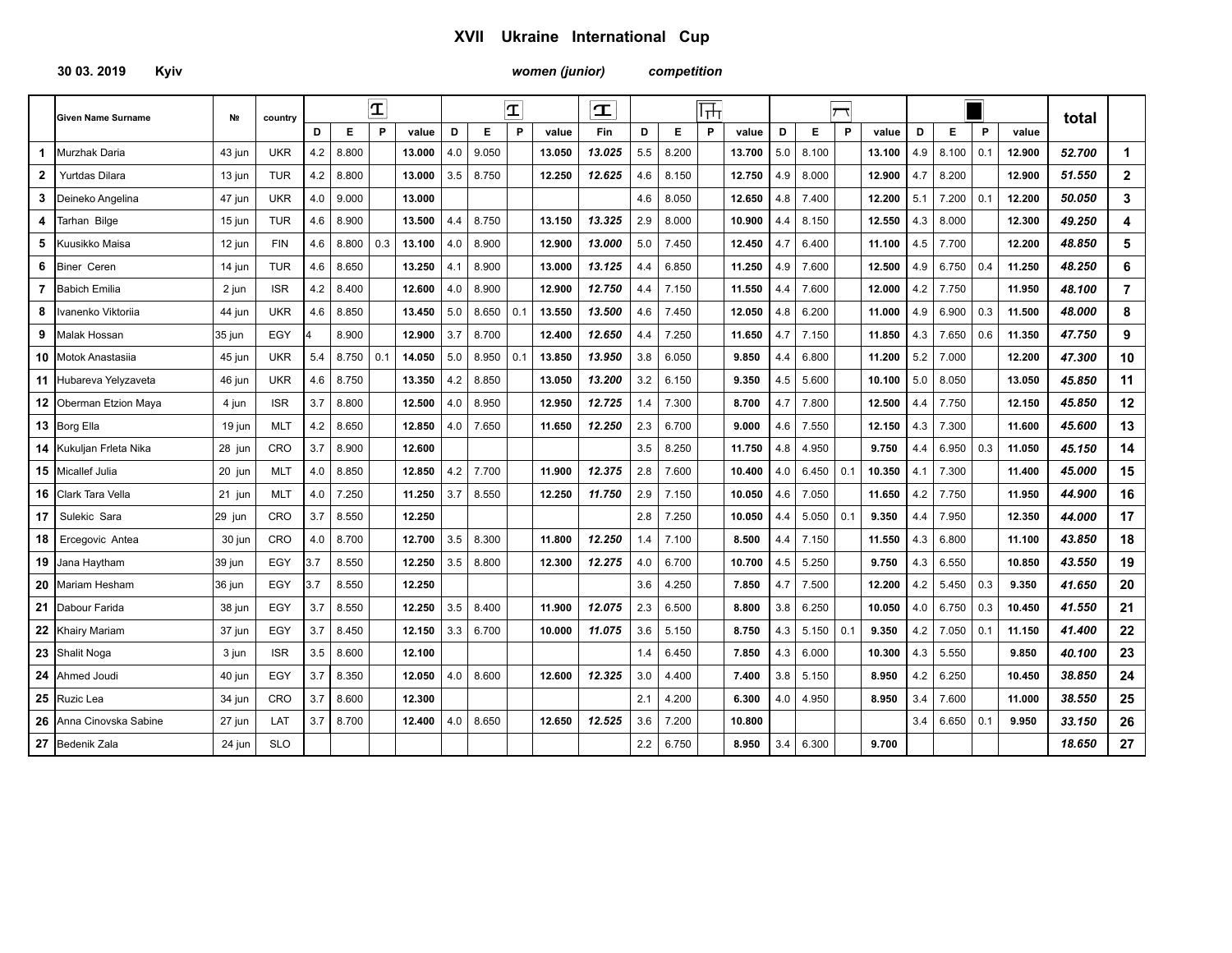## **31. 03. 2019 Kyiv**

# **Final men**

| No             | <b>Given Name Surname</b> | N <sub>2</sub> | country    | D   | Ε     | P | value  | D    | Е         | P   | value  | final value |
|----------------|---------------------------|----------------|------------|-----|-------|---|--------|------|-----------|-----|--------|-------------|
|                |                           |                |            |     |       |   |        |      |           |     |        |             |
| $\mathbf{1}$   | Dolgopyt Artem            | 11             | <b>ISR</b> | 6.6 | 8.350 |   | 14.950 |      |           |     |        | 14.950      |
| $\overline{c}$ | Ahmet Onder               | 33             | <b>TUR</b> | 5.9 | 8.550 |   | 14.450 |      |           |     |        | 14.450      |
| $\mathfrak{Z}$ | Ferhat Arican             | 34             | <b>TUR</b> | 5.6 | 8.500 |   | 14.100 |      |           |     |        | 14.100      |
| $\overline{4}$ | Terbovšek Luka            | 48             | <b>SLO</b> | 5.6 | 8.150 |   | 13.750 |      |           |     |        | 13.750      |
| 5              | Sorokine Michael          | 12             | <b>ISR</b> | 4.8 | 8.250 |   | 13.050 |      |           |     |        | 13.050      |
| 6              | Costin Scott              | 15             | <b>AUS</b> | 4.9 | 8.050 |   | 12.950 |      |           |     |        | 12.950      |
| $\tau$         | Vasylenko Maksym          | 55             | <b>UKR</b> | 5.8 | 7.100 |   | 12.900 |      |           |     |        | 12.900      |
| $\,8\,$        | <b>Begue Quentin</b>      | 23             | <b>FRA</b> | 4.9 | 6.900 |   | 11.800 |      |           |     |        | 11.800      |
|                | $\bigstar$                |                |            | D   | Е     | P | value  |      |           |     |        |             |
| $\mathbf{1}$   | Pakhniuk Petro            | 61             | <b>UKR</b> | 5.9 | 8.200 |   | 14.100 |      |           |     |        | 14.100      |
| $\overline{2}$ | Fazari Enzo               | 24             | <b>FRA</b> | 4.5 | 8.650 |   | 13.150 |      |           |     |        | 13.150      |
| $\mathfrak{Z}$ | Tan Fu Jie                | 20             | <b>MAS</b> | 5.8 | 7.050 |   | 12.850 |      |           |     |        | 12.850      |
| $\overline{4}$ | Verniaiev Oleg            | 62             | <b>UKR</b> | 5.9 | 6.900 |   | 12.800 |      |           |     |        | 12.800      |
| 5              | Ferhat Arican             | 34             | <b>TUR</b> | 5.6 | 6.850 |   | 12.450 |      |           |     |        | 12.450      |
| 6              | Korchak Ilan              | 13             | <b>ISR</b> | 4.2 | 7.250 |   | 11.450 |      |           |     |        | 11.450      |
| 7              | Ahmet Onder               | 33             | <b>TUR</b> | 5.0 | 6.250 |   | 11.250 |      |           |     |        | 11.250      |
| 8              | Guscinas Rokas            | 1              | <b>LTU</b> | 4.2 | 6.350 |   | 10.550 |      |           |     |        | 10.550      |
|                | $\boxed{\mathcal{P}}$     |                |            | D   | Е     | P | value  |      |           |     |        |             |
|                | 1 Ahmet Onder             | 33             | <b>TUR</b> | 5.8 | 8.500 |   | 14.300 |      |           |     |        | 14.300      |
|                | 2 Hrynevych Vladyslav     | 63             | <b>UKR</b> | 4.9 | 8.550 |   | 13.450 |      |           |     |        | 13.450      |
| $\overline{3}$ | Guscinas Rokas            | 1              | LTU        | 5.1 | 8.200 |   | 13.300 |      |           |     |        | 13.300      |
| $\overline{4}$ | Samil Yilmaz Hamza        | 29             | <b>TUR</b> | 5.5 | 7.650 |   | 13.150 |      |           |     |        | 13.150      |
| 5              | <b>Tone Michael</b>       | 14             | <b>AUS</b> | 5.3 | 7.650 |   | 12.950 |      |           |     |        | 12.950      |
|                | 6 Dolgopyt Artem          | 11             | <b>ISR</b> | 4.5 | 8.200 |   | 12.700 |      |           |     |        | 12.700      |
|                | 7 Arnon Ran               | 10             | <b>ISR</b> | 5.1 | 7.400 |   | 12.500 |      |           |     |        | 12.500      |
|                | 8 Mendieta Daniel         | 28             | <b>ESP</b> | 4.5 | 5.400 |   | 9.900  |      |           |     |        | 9.900       |
|                | $\mathbf T$               |                |            | D   | Е     | P | value  | D    | Е         | P   | value  |             |
| $\mathbf{1}$   | Ahmet Onder               | 33             | <b>TUR</b> | 4.8 | 9.000 |   | 13.800 | 5.20 | 8.200     |     | 13.400 | 13.600      |
| $\overline{c}$ | <b>Gulidov Pavel</b>      | 9              | <b>ISR</b> | 5.2 | 8.800 |   | 14.000 | 5.20 | $8.100\,$ | 0.3 | 13.000 | 13.500      |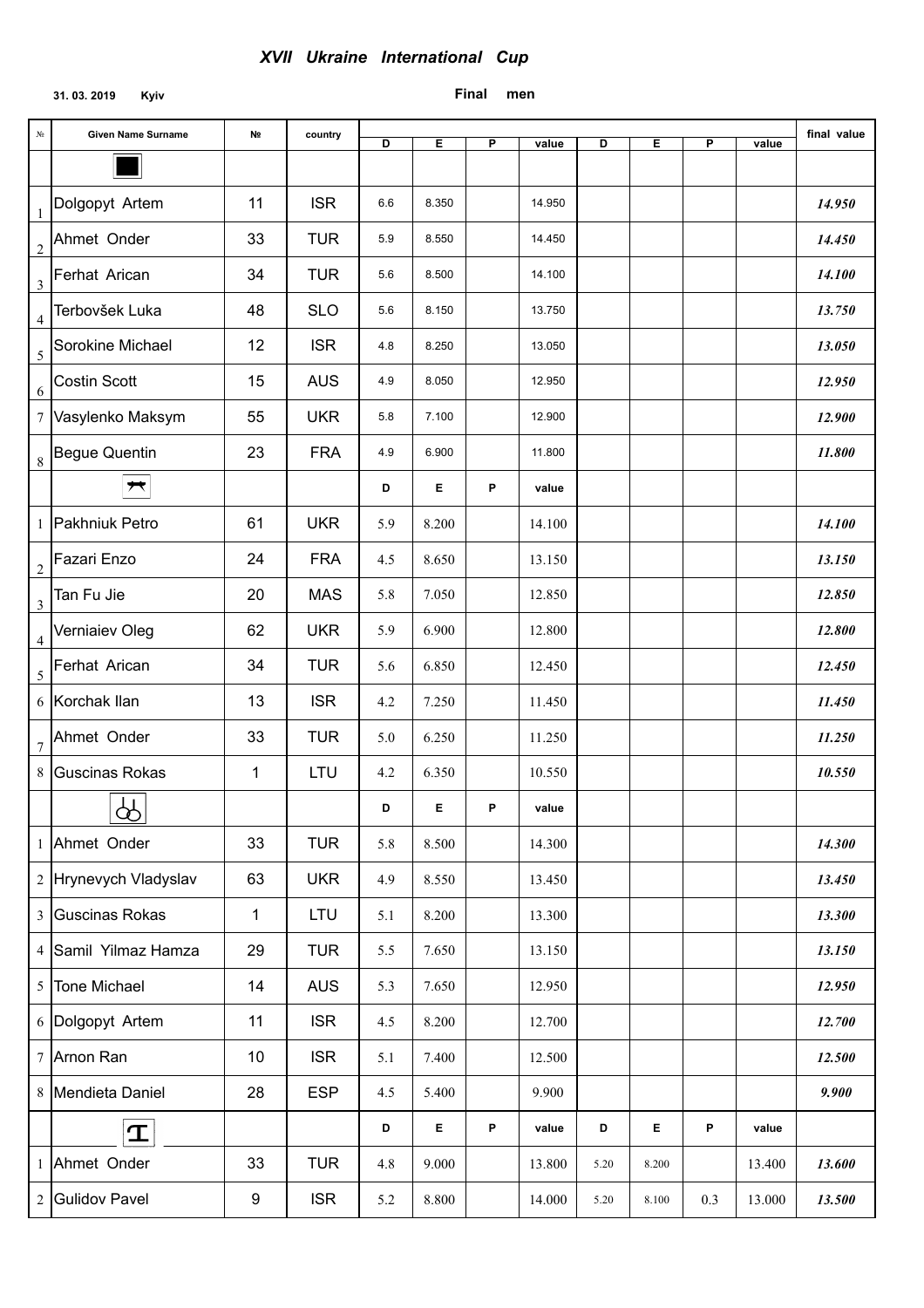| $\overline{3}$ | Jimsheleishvili loane | $\overline{7}$ | <b>GEO</b> | 4.8 | 8.450 | 0.3 | 12.950 | 4.40 | 9.300 |     | 13.700 | 13.325 |
|----------------|-----------------------|----------------|------------|-----|-------|-----|--------|------|-------|-----|--------|--------|
|                | 4 Eloy Bastien        | 22             | <b>FRA</b> | 5.2 | 7.750 |     | 12.950 | 4.40 | 9.200 |     | 13.600 | 13.275 |
| 5              | <b>Weglarz Dawid</b>  | 41             | POL        | 5.6 | 7.800 |     | 13.400 | 4.00 | 9.000 |     | 13.000 | 13.200 |
|                | 6 Mendieta Daniel     | 28             | <b>ESP</b> | 5.2 | 9.100 |     | 14.300 | 3.20 | 8.800 |     | 12.000 | 13.150 |
|                | 7 Arnon Ran           | 10             | <b>ISR</b> | 5.2 | 8.000 |     | 13.200 | 4.80 | 8.500 | 0.3 | 13.000 | 13.100 |
| 8              | Sasnal Filip          | 36             | POL        | 5.2 | 8.450 | 0.1 | 13.550 | 4.40 | 8.000 |     | 12.400 | 12.975 |
|                | गणि                   |                |            | D   | E.    | P   | value  |      |       |     |        |        |
| $\mathbf{1}$   | Ahmet Onder           | 33             | <b>TUR</b> | 6.2 | 8.850 |     | 15.050 |      |       |     |        | 15.050 |
| $\overline{2}$ | Ferhat Arican         | 34             | <b>TUR</b> | 6.3 | 8.400 |     | 14.700 |      |       |     |        | 14.700 |
|                | 3 Xing Loo Phay       | 17             | <b>MAS</b> | 4.6 | 8.900 |     | 13.500 |      |       |     |        | 13.500 |
|                | 4 Verniaiev Oleg      | 62             | <b>UKR</b> | 6.1 | 7.000 |     | 13.100 |      |       |     |        | 13.100 |
|                | 5 Mohamed Karim Auman | 50             | <b>EGY</b> | 4.5 | 8.450 |     | 12.950 |      |       |     |        | 12.950 |
|                | 6 Wieczorek Piotr     | 37             | POL        | 4.6 | 8.050 |     | 12.650 |      |       |     |        | 12.650 |
| 7              | Sichinava Bidzina     | 5              | <b>GEO</b> | 4.6 | 7.750 |     | 12.350 |      |       |     |        | 12.350 |
| 8              | Borkowski Lukasz      | 35             | POL        | 4.2 | 6.650 |     | 10.850 |      |       |     |        | 10.850 |
|                | Τ                     |                |            | D   | E     | P   | value  |      |       |     |        |        |
|                | 1 Myakinin A          | 8              | <b>ISR</b> | 5.4 | 8.200 |     | 13.600 |      |       |     |        | 13.600 |
| $\overline{2}$ | Sorokine Michael      | 12             | <b>ISR</b> | 5.0 | 8.200 |     | 13.200 |      |       |     |        | 13.200 |
| $\overline{3}$ | Ferhat Arican         | 34             | <b>TUR</b> | 5.2 | 7.750 |     | 12.950 |      |       |     |        | 12.950 |
|                | 4 Mohamed Karim Auman | 50             | EGY        | 4.6 | 8.000 |     | 12.600 |      |       |     |        | 12.600 |
|                | 5 Chau Jern Rong      | 19             | <b>MAS</b> | 4.9 | 7.600 |     | 12.500 |      |       |     |        | 12.500 |
|                | 6 Xing Loo Phay       | 17             | <b>MAS</b> | 4.2 | 8.050 |     | 12.250 |      |       |     |        | 12.250 |
|                | 7 Begue Quentin       | 23             | <b>FRA</b> | 4.6 | 7.150 |     | 11.750 |      |       |     |        | 11.750 |
|                | 8 Borkowski Lukasz    | 35             | POL        | 4.4 | 7.200 |     | 11.600 |      |       |     |        | 11.600 |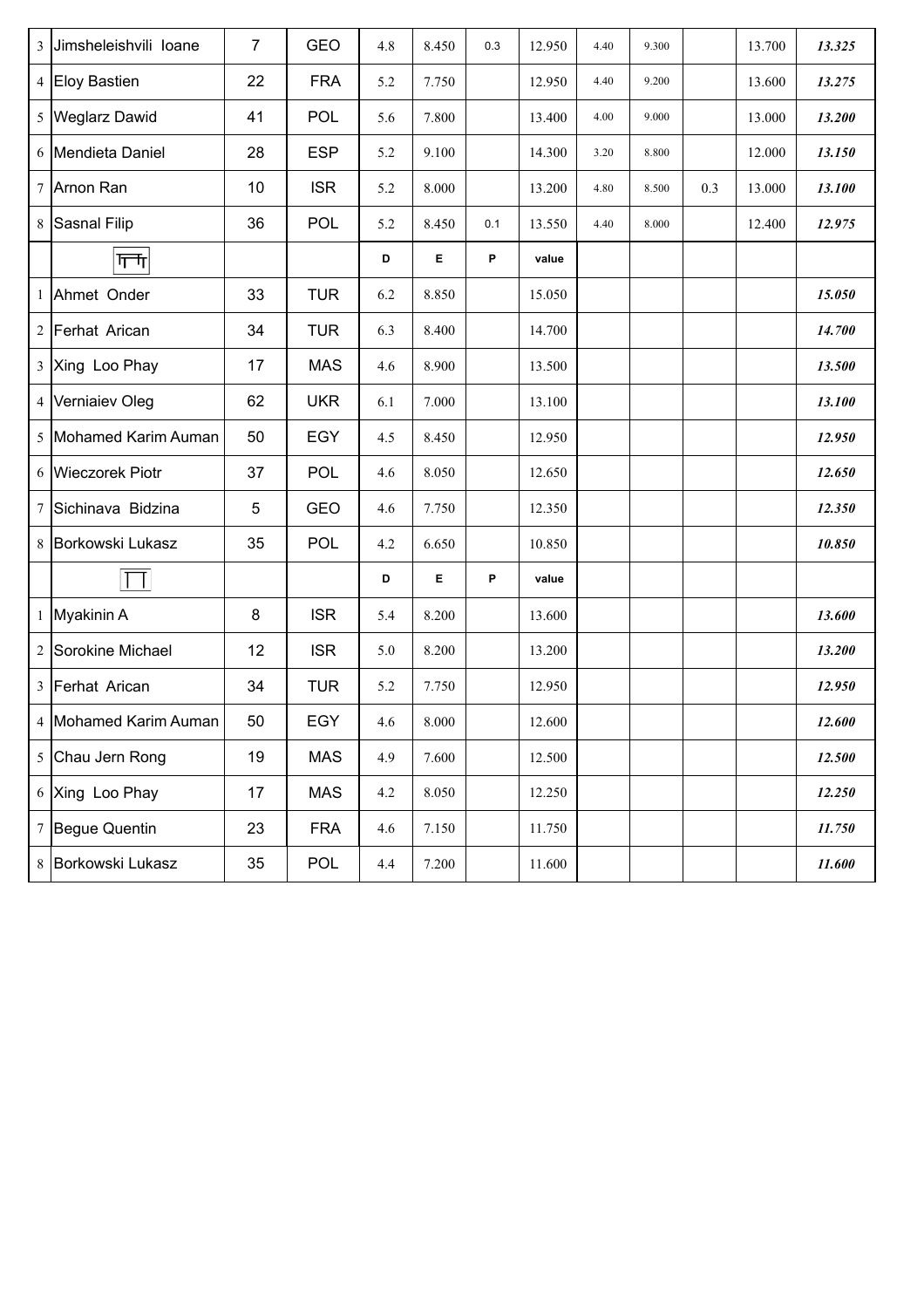### **31. 03. 2019 Kyiv Final men (junior)**

| N <sub>0</sub>          | Given Name Surname         | N <sub>2</sub> | country    | D   | E     | P   | value  | D    | E     | P           | value  | final value |
|-------------------------|----------------------------|----------------|------------|-----|-------|-----|--------|------|-------|-------------|--------|-------------|
|                         |                            |                |            |     |       |     |        |      |       |             |        |             |
| 1                       | Chepurnyi Nazar            | 58 jun         | <b>UKR</b> | 5.4 | 8.000 |     | 13.400 |      |       |             |        | 13.400      |
| $\overline{\mathbf{c}}$ | Garnczarek Kacper          | 39 jun         | POL        | 4.5 | 8.450 |     | 12.950 |      |       |             |        | 12.950      |
| 3                       | Rebollar Hugo              | 27 jun         | <b>ESP</b> | 4.4 | 8.000 |     | 12.400 |      |       |             |        | 12.400      |
| 4                       | Reinhardt Dietmar          | 26 jun         | <b>ESP</b> | 4.0 | 8.150 |     | 12.150 |      |       |             |        | 12.150      |
| 5                       | Wysocki Jan                | 40 jun         | POL        | 3.7 | 8.400 |     | 12.100 |      |       |             |        | 12.100      |
|                         | 6 Kovtun Illia             | 59 jun         | <b>UKR</b> | 5.1 | 7.250 | 0.4 | 11.950 |      |       |             |        | 11.950      |
| 7                       | Abdelhaleem<br>Abdelrahman | 51 jun         | EGY        | 4.3 | 7.600 | 0.3 | 11.600 |      |       |             |        | 11.600      |
| 8                       | Chasazyrovas Gytis         | 2 jun          | LTU        | 4.3 | 7.250 |     | 11.550 |      |       |             |        | 11.550      |
|                         | $\overline{\phantom{a}}$   |                |            | D   | Е     | P   | value  |      |       |             |        |             |
| 1                       | Chepurnyi Nazar            | 58 jun         | <b>UKR</b> | 5.5 | 7.700 |     | 13.200 |      |       |             |        | 13.200      |
| 2                       | Kovtun Illia               | 59 jun         | <b>UKR</b> | 5.9 | 6.900 |     | 12.800 |      |       |             |        | 12.800      |
| 3                       | Scombolec Marko            | 49 jun         | <b>CRO</b> | 4.9 | 7.500 |     | 12.400 |      |       |             |        | 12.400      |
| 4                       | Elshobki Omar              | 53 jun         | EGY        | 4.2 | 8.050 |     | 12.250 |      |       |             |        | 12.250      |
| 5                       | Garnczarek Kacper          | 39 jun         | POL        | 3.5 | 8.550 |     | 12.050 |      |       |             |        | 12.050      |
|                         | 6 Moussa Mohamed           | 52 jun         | EGY        | 4.4 | 7.000 |     | 11.400 |      |       |             |        | 11.400      |
| 7                       | Reinhardt Dietmar          | 26 jun         | <b>ESP</b> | 3.6 | 7.500 |     | 11.100 |      |       |             |        | 11.100      |
| 8                       | Rebollar Hugo              | 27 jun         | <b>ESP</b> | 3.8 | 6.900 |     | 10.700 |      |       |             |        | 10.700      |
|                         | ₩                          |                |            | D   | E.    | P   | value  |      |       |             |        |             |
|                         | Chepurnyi Nazar            | 58 jun         | <b>UKR</b> | 4.5 | 8.900 |     | 13.400 |      |       |             |        | 13.400      |
|                         | 2 Kovtun Illia             | 59 jun         | <b>UKR</b> | 4.5 | 8.450 |     | 12.950 |      |       |             |        | 12.950      |
|                         | 2 Rebollar Hugo            | 27 jun         | <b>ESP</b> | 4.3 | 8.650 |     | 12.950 |      |       |             |        | 12.950      |
|                         | 4 Wysocki Jan              | 40 jun         | POL        | 3.9 | 8.450 |     | 12.350 |      |       |             |        | 12.350      |
|                         | 5 Moussa Mohamed           | 52 jun         | EGY        | 4.0 | 8.200 |     | 12.200 |      |       |             |        | 12.200      |
| 6                       | Abdelhaleem<br>Abdelrahman | 51 jun         | EGY        | 3.6 | 7.250 |     | 10.850 |      |       |             |        | 10.850      |
|                         | 7 Chasazyrovas Gytis       | 2 jun          | LTU        | 3.9 | 6.850 |     | 10.750 |      |       |             |        | 10.750      |
|                         | 8 Aymes Lorenzo            | 25 jun         | <b>MON</b> | 2.7 | 7.750 |     | 10.450 |      |       |             |        | 10.450      |
|                         | $\vert \mathbf{T} \vert$   |                |            | D   | E.    | P   | value  | D    | E.    | $\mathsf P$ | value  |             |
|                         | 1 Chepurnyi Nazar          | 58 jun         | <b>UKR</b> | 5.2 | 9.000 |     | 14.200 | 5.20 | 8.750 | 0.0         | 13.950 | 14.075      |
|                         | 2 Kovtun Illia             | 59 jun         | <b>UKR</b> | 4.8 | 9.200 |     | 14.000 | 5.20 | 8.000 | $0.0\,$     | 13.200 | 13.600      |
| 3                       | Abdelhaleem<br>Abdelrahman | $51$ jun       | EGY        | 4.0 | 8.800 | 0.1 | 12.700 | 3.20 | 8.900 | 0.0         | 12.100 | 12.400      |
|                         | 4 Chasazyrovas Gytis       | 2 jun          | LTU        | 3.2 | 8.950 | 0.1 | 12.050 | 3.20 | 9.000 | 0.1         | 12.100 | 12.075      |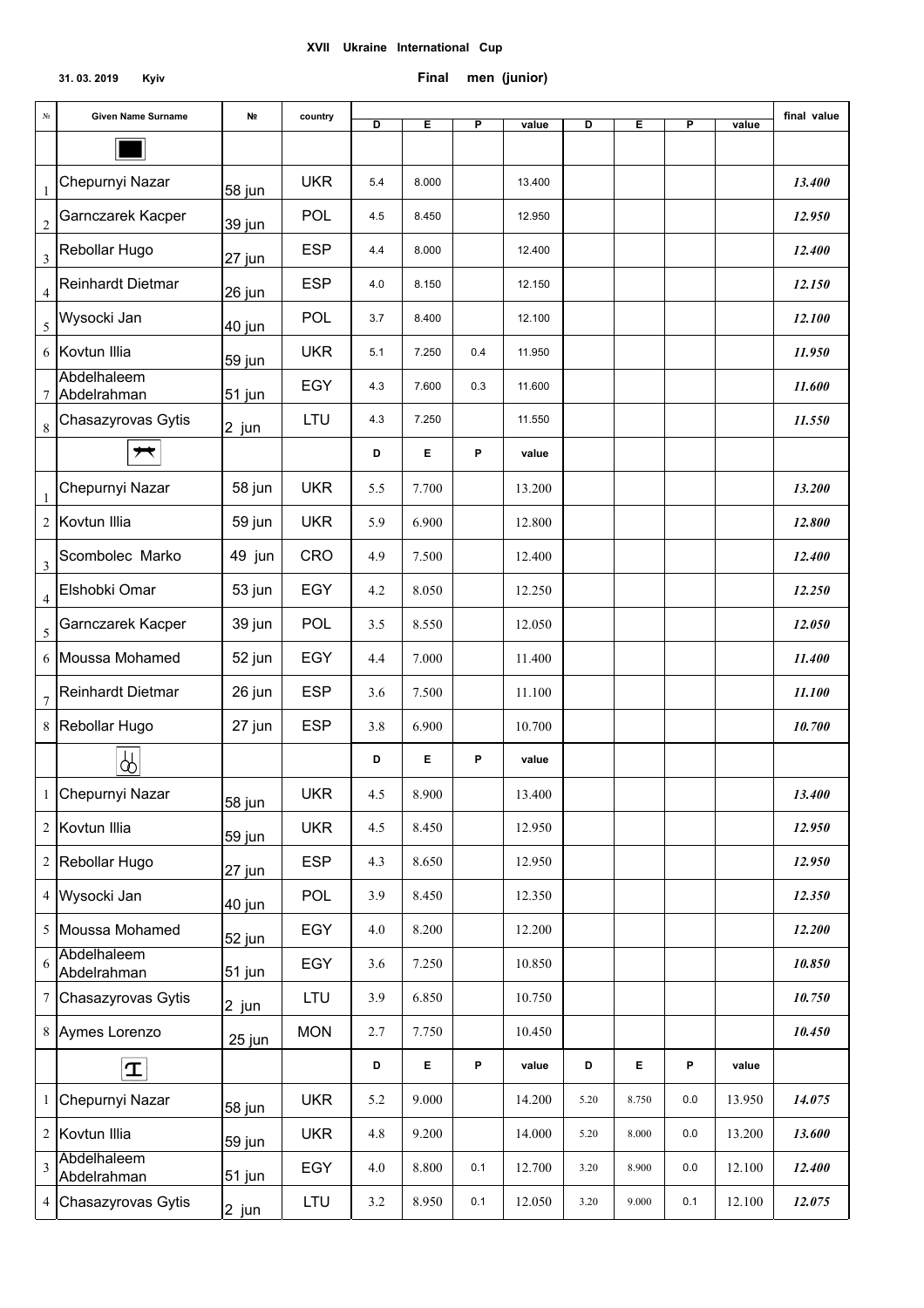|                | 5 Moussa Mohamed   | 52 jun  | EGY        | 4.0     | 8.900 |   | 12.900 | 2.80 | 8.500 | 0.1 | 11.200 | 12.050 |
|----------------|--------------------|---------|------------|---------|-------|---|--------|------|-------|-----|--------|--------|
| 6              | Aymes Lorenzo      | 25 jun  | <b>MON</b> | 4.0     | 8.550 |   | 12.550 | 2.40 | 8.050 | 0.0 | 10.450 | 11.500 |
|                |                    |         |            |         |       |   |        |      |       |     |        |        |
|                |                    |         |            |         |       |   |        |      |       |     |        |        |
|                | गणि                |         |            | D       | E.    | P | value  |      |       |     |        |        |
| 1              | Chepurnyi Nazar    | 58 jun  | <b>UKR</b> | 5.7     | 8.100 |   | 13.800 |      |       |     |        | 13.800 |
| $\overline{2}$ | Kovtun Illia       | 59 jun  | <b>UKR</b> | 5.7     | 7.400 |   | 13.100 |      |       |     |        | 13.100 |
| $\mathfrak{Z}$ | Chasazyrovas Gytis | $2$ jun | LTU        | 3.9     | 8.700 |   | 12.600 |      |       |     |        | 12.600 |
|                | 4 Moussa Mohamed   | 52 jun  | EGY        | 4.0     | 8.550 |   | 12.550 |      |       |     |        | 12.550 |
| 5              | Aymes Lorenzo      | 25 jun  | <b>MON</b> | 3.6     | 8.900 |   | 12.500 |      |       |     |        | 12.500 |
| 6              | Elshobki Omar      | 53 jun  | EGY        | $4.0\,$ | 8.250 |   | 12.250 |      |       |     |        | 12.250 |
|                | 7 Wysocki Jan      | 40 jun  | POL        | 3.9     | 7.000 |   | 10.900 |      |       |     |        | 10.900 |
| 8              | Reinhardt Dietmar  | 26 jun  | <b>ESP</b> | 3.6     | 6.300 |   | 9.900  |      |       |     |        | 9.900  |
|                | $\mathbf{I}$       |         |            | D       | E.    | P | value  |      |       |     |        |        |
| $\mathbf{1}$   | Chepurnyi Nazar    | 58 jun  | <b>UKR</b> | 4.7     | 8.400 |   | 13.100 |      |       |     |        | 13.100 |
|                | 2 Kovtun Illia     | 59 jun  | <b>UKR</b> | 5.3     | 7.100 |   | 12.400 |      |       |     |        | 12.400 |
| $\overline{3}$ | Elshobki Omar      | 53 jun  | EGY        | 4.0     | 8.150 |   | 12.150 |      |       |     |        | 12.150 |
| $\overline{4}$ | Garnczarek Kacper  | 39 jun  | POL        | 3.8     | 8.050 |   | 11.850 |      |       |     |        | 11.850 |
| 5 <sup>5</sup> | Chasazyrovas Gytis | 2 jun   | LTU        | 3.9     | 7.600 |   | 11.500 |      |       |     |        | 11.500 |
| 6              | Mostafa Mohamed    | 54jun   | EGY        | 3.7     | 7.500 |   | 11.200 |      |       |     |        | 11.200 |
|                | 7 Aymes Lorenzo    | 25 jun  | <b>MON</b> | 2.6     | 8.550 |   | 11.150 |      |       |     |        | 11.150 |
|                | 8 Rebollar Hugo    | 27 jun  | <b>ESP</b> | $4.0\,$ | 5.850 |   | 9.850  |      |       |     |        | 9.850  |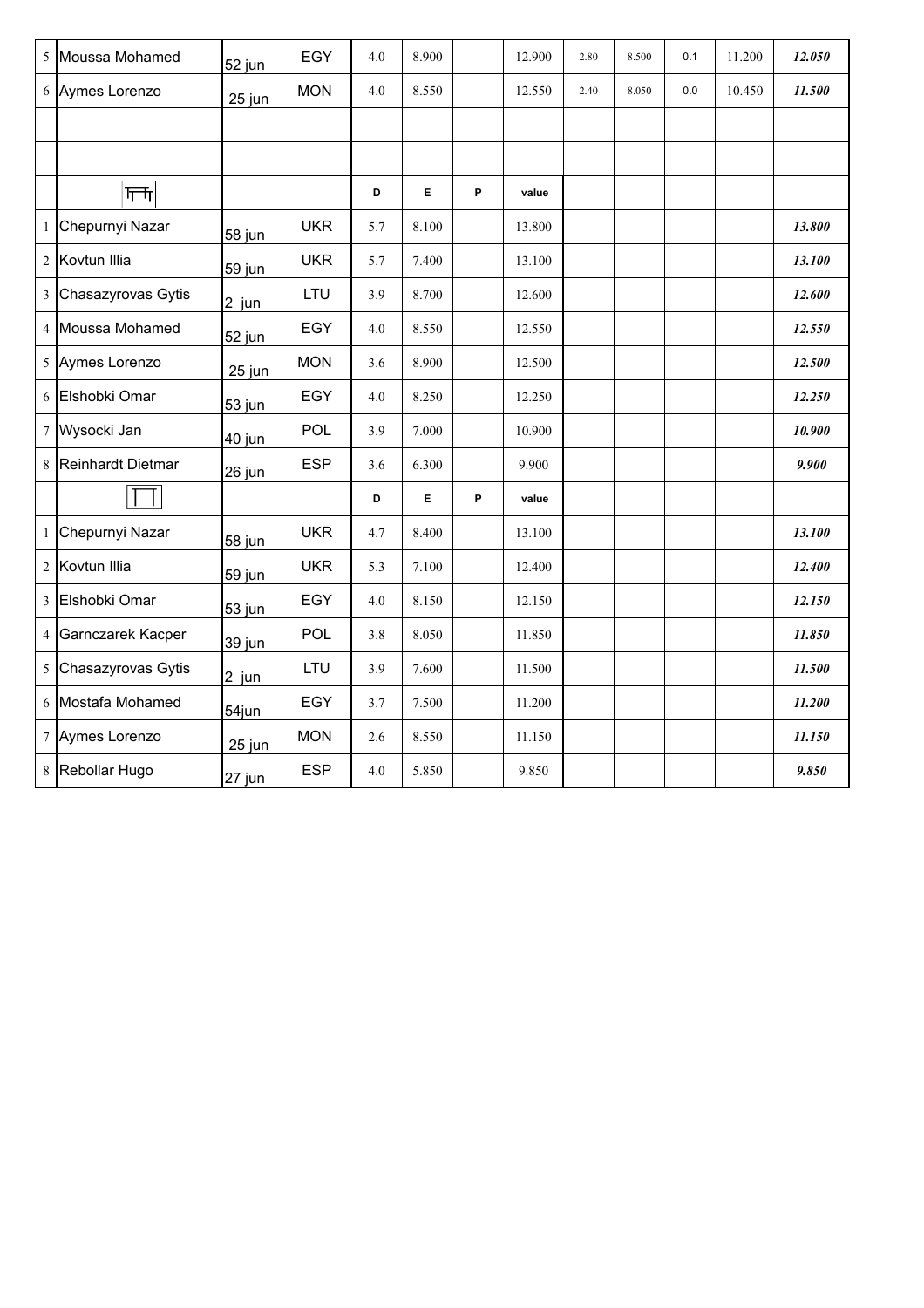#### **31 03. 2019 Kyiv**

#### **Final women**

|                             | Given Name Surname     | N <sub>2</sub>   | country    | D   | Е     | P   | value  | D   | Е     | P   | value  | final value |
|-----------------------------|------------------------|------------------|------------|-----|-------|-----|--------|-----|-------|-----|--------|-------------|
|                             | $ \mathbf{T} $         |                  |            |     |       |     |        |     |       |     |        |             |
| $\boxed{1}$                 | Radivilova Angelina    | 42               | <b>UKR</b> | 5.2 | 8.850 |     | 14.050 | 4.6 | 8.950 |     | 13.550 | 13.800      |
| $\overline{2}$              | <b>Uesil Ezet</b>      | 17               | <b>TUR</b> | 4.6 | 8.800 |     | 13.400 | 4.1 | 8.700 |     | 12.800 | 13.100      |
| $\overline{\mathbf{3}}$     | Dzgocmez Doga          | 16               | <b>TUR</b> | 4.0 | 8.900 |     | 12.900 | 4.0 | 8.900 |     | 12.900 | 12.900      |
| $\overline{4}$              | Raz Lihie              | 5                | <b>ISR</b> | 4.6 | 8.600 | 0.1 | 13.100 | 4.0 | 8.700 |     | 12.700 | 12.900      |
| $\overline{5}$              | Ing Yueh Tan           | 8                | <b>MAS</b> | 4.6 | 8.700 |     | 13.300 | 4.6 | 7.300 | 0.3 | 11.600 | 12.450      |
| $6\,$                       | Ribalcenko Marija      | 26               | LAT        | 4.2 | 7.750 |     | 11.950 | 4.2 | 8.700 |     | 12.900 | 12.425      |
| $\tau$                      | Furac Petra            | 32               | CRO        | 4.0 | 8.800 |     | 12.800 | 3.5 | 8.450 |     | 11.950 | 12.375      |
| $\, 8$                      | Plevčak Brina          | 22               | <b>SLO</b> | 3.7 | 8.500 |     | 12.200 | 4.0 | 8.150 |     | 12.150 | 12.175      |
|                             | ∣न्न्नन∣               |                  |            | D   | Ε     | P   | value  |     |       |     |        |             |
| $\mathbf{1}$                | Abdul Hadi Farah Ann   | $\overline{7}$   | <b>MAS</b> | 5.3 | 7.600 |     | 12.900 |     |       |     |        | 12.900      |
| 2                           | Uesil Ezet             | 17               | <b>TUR</b> | 3.8 | 7.750 |     | 11.550 |     |       |     |        | 11.550      |
| $\ensuremath{\mathfrak{Z}}$ | Zwicker Christina      | 31               | <b>CRO</b> | 3.4 | 7.900 |     | 11.300 |     |       |     |        | 11.300      |
| 4                           | Li Wen Rachel Yeoh     | 9                | <b>MAS</b> | 3.6 | 7.450 |     | 11.050 |     |       |     |        | 11.050      |
| 5                           | Tuean Yaren            | 18               | <b>TUR</b> | 1.5 | 8.000 |     | 9.500  |     |       |     |        | 9.500       |
|                             | 6 Nieminen Nitta       | 11               | <b>FIN</b> | 4.2 | 5.250 |     | 9.450  |     |       |     |        | 9.450       |
| $\boldsymbol{7}$            | Furac Petra            | 32               | CRO        | 3.9 | 5.150 |     | 9.050  |     |       |     |        | 9.050       |
| 8                           | Ribalcenko Marija      | 26               | LAT        | 4.0 | 5.000 |     | 9.000  |     |       |     |        | 9.000       |
|                             | ᅐ                      |                  |            | D   | Е     | P   | value  |     |       |     |        |             |
| 1                           | Varinska Diana         | 41               | <b>UKR</b> | 5.2 | 8.400 |     | 13.600 |     |       |     |        | 13.600      |
|                             | 2 Ing Yueh Tan         | 8                | MAS        | 4.9 | 7.600 |     | 12.500 |     |       |     |        | 12.500      |
|                             | 3 Radivilova Angelina  | 42               | <b>UKR</b> | 4.9 | 7.500 |     | 12.400 |     |       |     |        | 12.400      |
|                             | 4 Nieminen Nitta       | 11               | <b>FIN</b> | 4.9 | 7.350 |     | 12.250 |     |       |     |        | 12.250      |
|                             | 5 Zwicker Christina    | 31               | CRO        | 4.8 | 6.850 |     | 11.650 |     |       |     |        | 11.650      |
|                             | 6 Žabnikar Gaja        | 23               | <b>SLO</b> | 4.3 | 6.900 |     | 11.200 |     |       |     |        | 11.200      |
|                             | 7 Vänni lida-Maria     | 10               | <b>FIN</b> | 4.3 | 6.550 |     | 10.850 |     |       |     |        | 10.850      |
|                             | 8 Li Wen Rachel Yeoh   | $\boldsymbol{9}$ | <b>MAS</b> | 4.6 | 5.650 |     | 10.250 |     |       |     |        | 10.250      |
|                             |                        |                  |            | D   | E     | P   | value  |     |       |     |        |             |
|                             | 1 Radivilova Angelina  | 42               | <b>UKR</b> | 5.3 | 8.100 |     | 13.400 |     |       |     |        | 13.400      |
|                             | 2 Abdul Hadi Farah Ann | $\overline{7}$   | <b>MAS</b> | 4.8 | 8.400 |     | 13.200 |     |       |     |        | 13.200      |
|                             | 3 Raz Lihie            | 5                | <b>ISR</b> | 4.5 | 7.650 |     | 12.150 |     |       |     |        | 12.150      |
|                             | 3 Dzgocmez Doga        | 16               | <b>TUR</b> | 4.2 | 7.950 |     | 12.150 |     |       |     |        | 12.150      |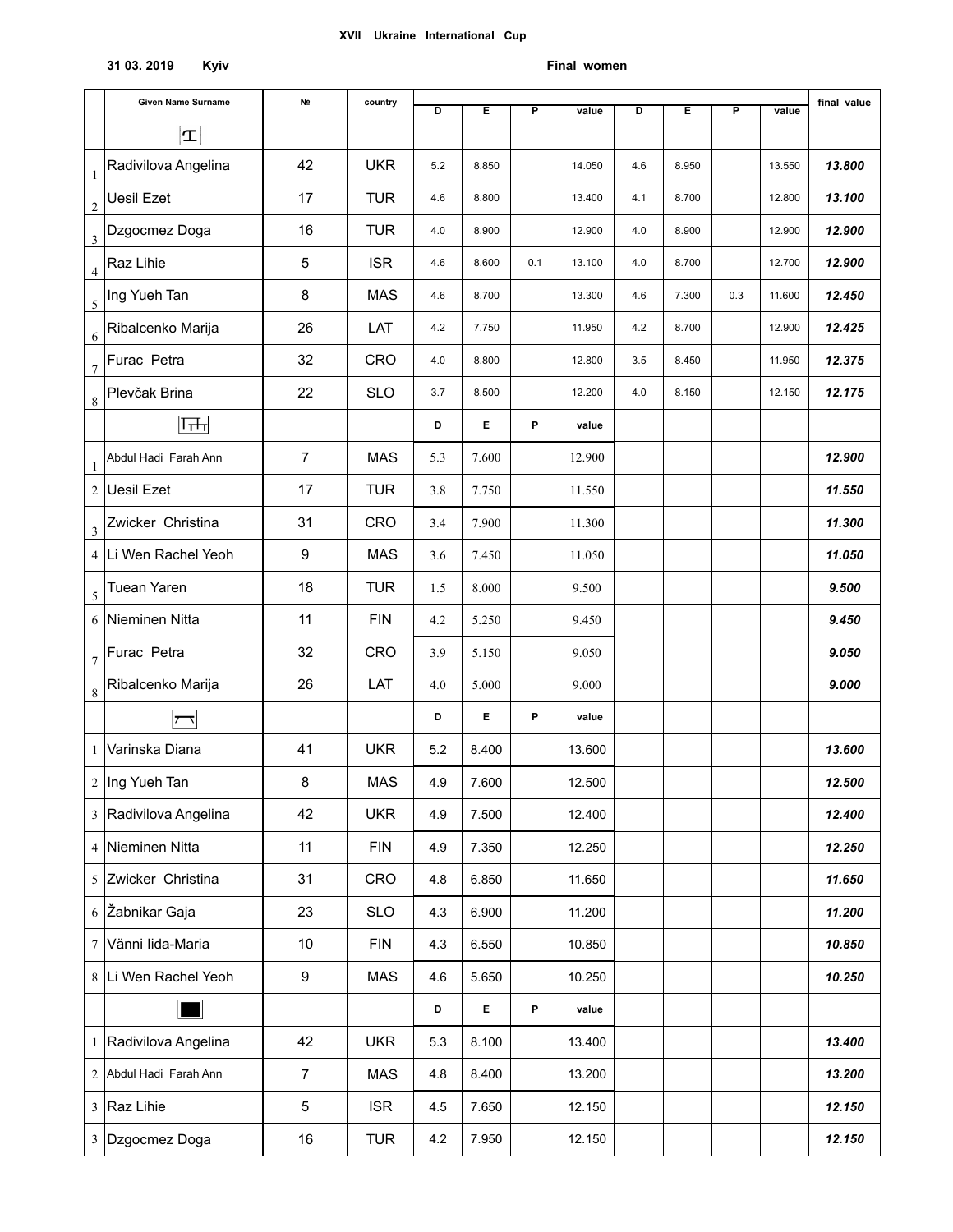| 5 Tuean Yaren    | 18 | TUR        | 4.2 | 850   | 12.050 |  |  | 12.050 |
|------------------|----|------------|-----|-------|--------|--|--|--------|
| 6 Nieminen Nitta | 11 | <b>FIN</b> | 4.5 | 7.400 | 11.900 |  |  | 11.900 |
| 7 Zabnikar Gaja  | 23 | <b>SLO</b> | 4.0 | 7.300 | 11.300 |  |  | 11.300 |
| 8 Ing Yueh Tan   | 8  | <b>MAS</b> | 4.4 | 6.900 | 11.300 |  |  | 11.300 |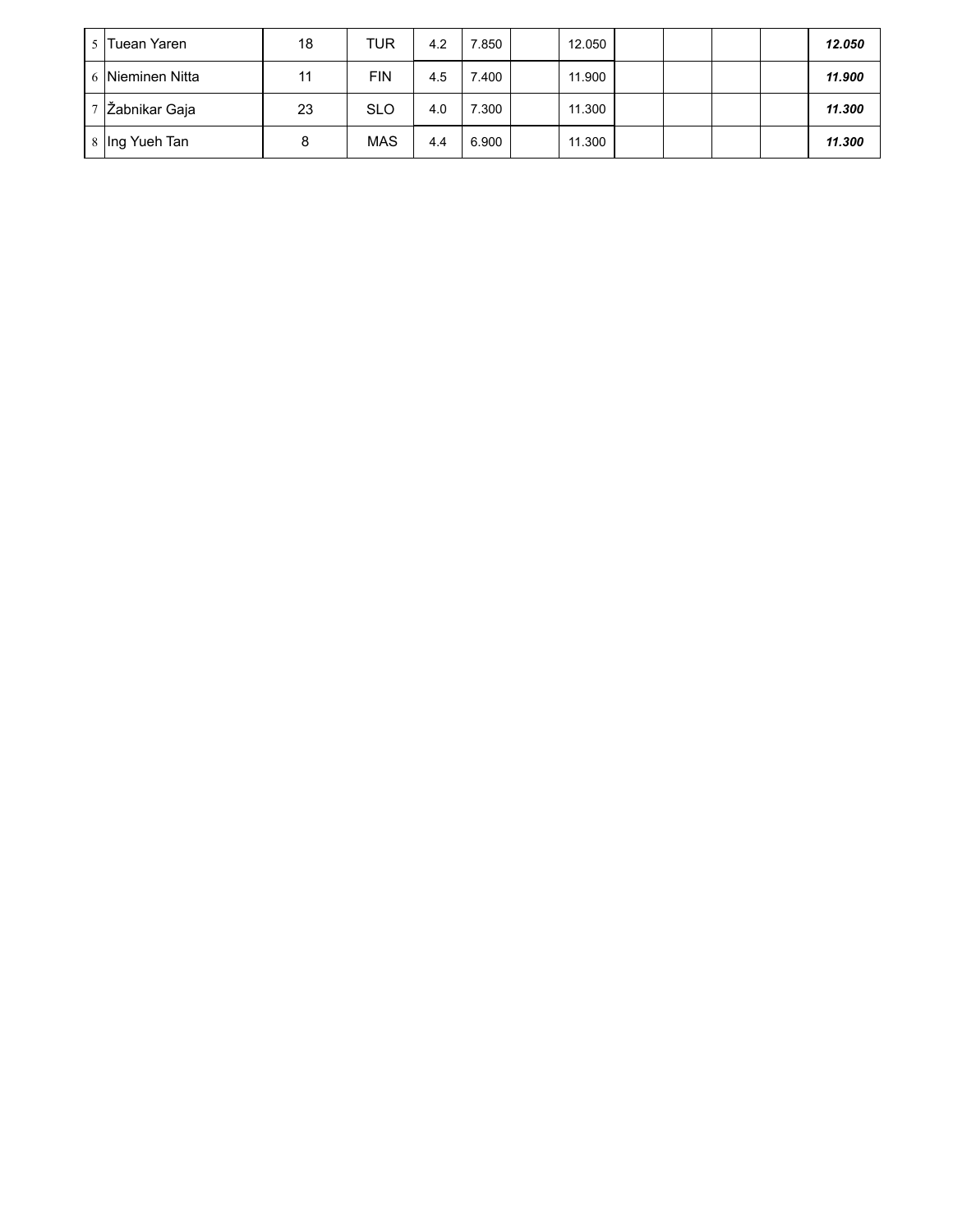### **31 03. 2019 Kyiv Final women (junior)**

|                         | Given Name Surname    | N <sub>2</sub> | country    | D   | Е     | P | value  | D   | Е     | P   | value  | final value |
|-------------------------|-----------------------|----------------|------------|-----|-------|---|--------|-----|-------|-----|--------|-------------|
|                         | $\mathbf T$           |                |            |     |       |   |        |     |       |     |        |             |
| $\mathbf{1}$            | Ivanenko Viktoriia    | 44 jun         | <b>UKR</b> | 4.6 | 8.850 |   | 13.450 | 5.0 | 8.550 | 0.1 | 13.450 | 13.450      |
| $\overline{2}$          | Motok Anastasiia      | 45 jun         | <b>UKR</b> | 5.4 | 8.800 |   | 14.200 | 5.0 | 7.700 |     | 12.700 | 13.450      |
| 3                       | Kuusikko Maisa        | 12 jun         | <b>FIN</b> | 4.6 | 8.950 |   | 13.550 | 4.0 | 9.050 |     | 13.050 | 13.300      |
| 4                       | <b>Biner Ceren</b>    | 14 jun         | <b>TUR</b> | 4.6 | 8.700 |   | 13.300 | 4.1 | 8.800 |     | 12.900 | 13.100      |
| 5                       | Tarhan Bilge          | 15 jun         | <b>TUR</b> | 4.6 | 8.900 |   | 13.500 | 4.4 | 8.350 | 0.3 | 12.450 | 12.975      |
| 6                       | <b>Babich Emilia</b>  | 2 jun          | <b>ISR</b> | 4.2 | 8.750 |   | 12.950 | 4.0 | 8.800 | 0.1 | 12.700 | 12.825      |
| $\boldsymbol{7}$        | Malak Hossan          | 35 jun         | EGY        | 4.0 | 8.650 |   | 12.650 | 3.7 | 8.750 |     | 12.450 | 12.550      |
| 8                       | Oberman Etzion Maya   | 4 jun          | <b>ISR</b> | 4.0 | 8.400 |   | 12.400 | 3.7 | 7.350 | 0.3 | 10.750 | 11.575      |
|                         | ∣क्तन                 |                |            | D   | Е     | P | value  |     |       |     |        |             |
| $\mathbf{1}$            | Murzhak Daria         | 43 jun         | <b>UKR</b> | 5.5 | 7.700 |   | 13.200 |     |       |     |        | 13.200      |
| $\overline{\mathbf{c}}$ | Deineko Angelina      | 47 jun         | <b>UKR</b> | 4.7 | 8.000 |   | 12.700 |     |       |     |        | 12.700      |
|                         | 3 Kuusikko Maisa      | 12 jun         | <b>FIN</b> | 4.9 | 6.850 |   | 11.750 |     |       |     |        | 11.750      |
|                         | 4 Malak Hossan        | 35 jun         | EGY        | 4.4 | 6.900 |   | 11.300 |     |       |     |        | 11.300      |
|                         | 5 Babich Emilia       | 2 jun          | <b>ISR</b> | 4.3 | 6.750 |   | 11.050 |     |       |     |        | 11.050      |
| 6                       | Biner Ceren           | 14 jun         | <b>TUR</b> | 3.9 | 7.000 |   | 10.900 |     |       |     |        | 10.900      |
| $\tau$                  | Yurtdas Dilara        | 13 jun         | <b>TUR</b> | 4.6 | 6.200 |   | 10.800 |     |       |     |        | 10.800      |
| $\,$ 8 $\,$             | Kukuljan Frleta Nika  | 28 jun         | CRO        | 3.5 | 7.000 |   | 10.500 |     |       |     |        | 10.500      |
|                         |                       |                |            | D   | Е     | P | value  |     |       |     |        |             |
|                         | 1 Deineko Angelina    | 47 jun         | <b>UKR</b> | 4.7 | 8.100 |   | 12.800 |     |       |     |        | 12.800      |
| 2                       | Tarhan Bilge          | 15 jun         | <b>TUR</b> | 4.4 | 7.750 |   | 12.150 |     |       |     |        | 12.150      |
|                         | 3 Borg Ella           | 19 jun         | <b>MLT</b> | 4.6 | 7.400 |   | 12.000 |     |       |     |        | 12.000      |
|                         | 4 Murzhak Daria       | 43 jun         | <b>UKR</b> | 4.8 | 7.000 |   | 11.800 |     |       |     |        | 11.800      |
| 5                       | Yurtdas Dilara        | 13 jun         | TUR        | 4.7 | 7.100 |   | 11.800 |     |       |     |        | 11.800      |
|                         | 6 Oberman Etzion Maya | 4 jun          | <b>ISR</b> | 4.7 | 6.600 |   | 11.300 |     |       |     |        | 11.300      |
|                         | 7 Mariam Hesham       | 36 jun         | EGY        | 4.7 | 6.250 |   | 10.950 |     |       |     |        | 10.950      |
|                         | 8 Babich Emilia       | 2 jun          | <b>ISR</b> | 4.4 | 6.550 |   | 10.950 |     |       |     |        | 10.950      |
|                         |                       |                |            | D   | E.    | P | value  |     |       |     |        |             |
|                         | 1 Hubareva Yelyzaveta | 46 jun         | <b>UKR</b> | 4.8 | 8.000 |   | 12.800 |     |       |     |        | 12.800      |
|                         | 2 Murzhak Daria       | 43 jun         | <b>UKR</b> | 4.8 | 7.750 |   | 12.550 |     |       |     |        | 12.550      |
| $\mathbf{3}$            | Yurtdas Dilara        | 13 jun         | TUR        | 4.8 | 7.350 |   | 12.150 |     |       |     |        | 12.150      |